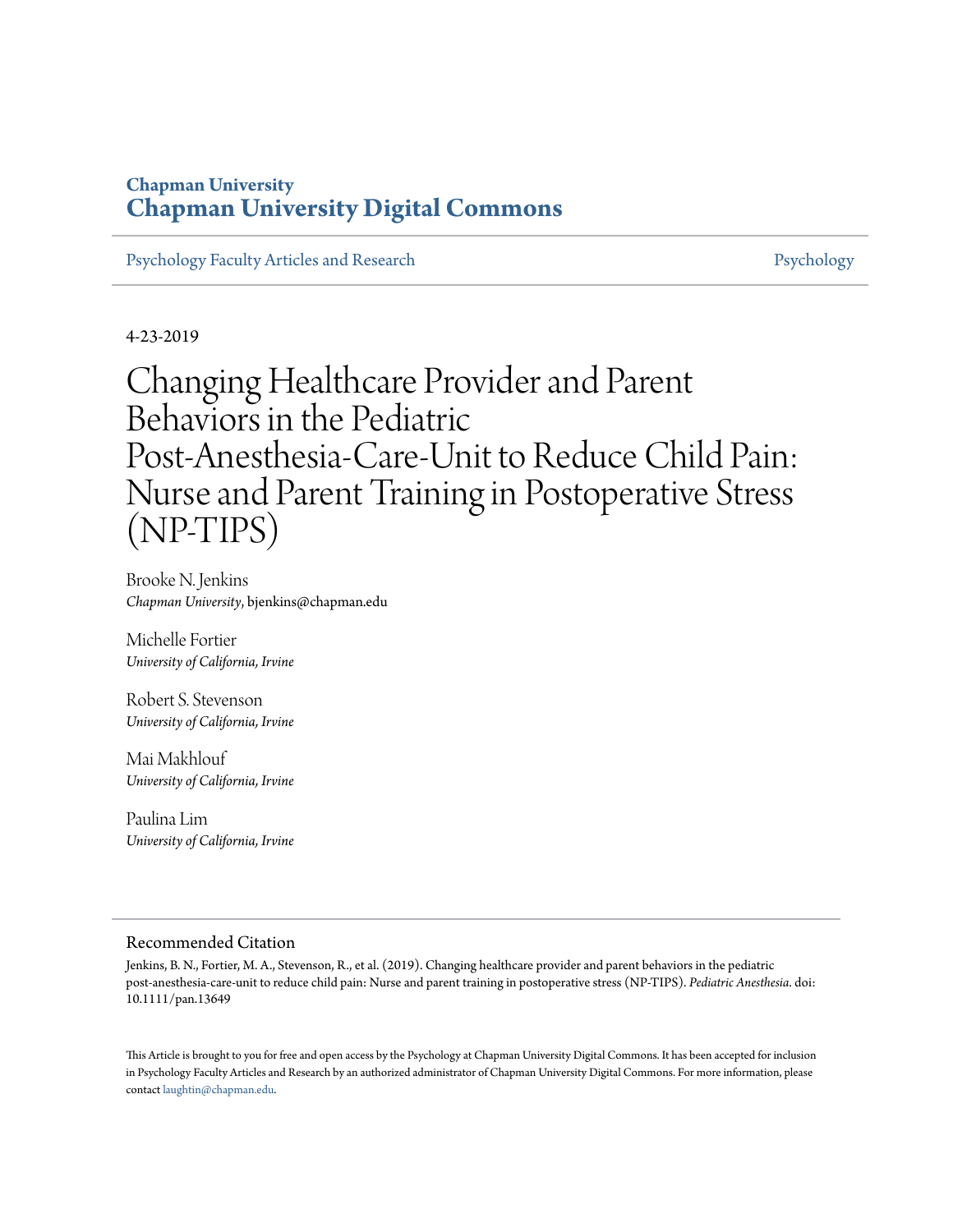*See next page for additional authors*

Follow this and additional works at: [https://digitalcommons.chapman.edu/psychology\\_articles](https://digitalcommons.chapman.edu/psychology_articles?utm_source=digitalcommons.chapman.edu%2Fpsychology_articles%2F149&utm_medium=PDF&utm_campaign=PDFCoverPages) Part of the [Anesthesia and Analgesia Commons,](http://network.bepress.com/hgg/discipline/956?utm_source=digitalcommons.chapman.edu%2Fpsychology_articles%2F149&utm_medium=PDF&utm_campaign=PDFCoverPages) [Anesthesiology Commons,](http://network.bepress.com/hgg/discipline/682?utm_source=digitalcommons.chapman.edu%2Fpsychology_articles%2F149&utm_medium=PDF&utm_campaign=PDFCoverPages) [Behavior and](http://network.bepress.com/hgg/discipline/963?utm_source=digitalcommons.chapman.edu%2Fpsychology_articles%2F149&utm_medium=PDF&utm_campaign=PDFCoverPages) [Behavior Mechanisms Commons](http://network.bepress.com/hgg/discipline/963?utm_source=digitalcommons.chapman.edu%2Fpsychology_articles%2F149&utm_medium=PDF&utm_campaign=PDFCoverPages), [Maternal and Child Health Commons,](http://network.bepress.com/hgg/discipline/745?utm_source=digitalcommons.chapman.edu%2Fpsychology_articles%2F149&utm_medium=PDF&utm_campaign=PDFCoverPages) [Other Psychiatry and](http://network.bepress.com/hgg/discipline/992?utm_source=digitalcommons.chapman.edu%2Fpsychology_articles%2F149&utm_medium=PDF&utm_campaign=PDFCoverPages) [Psychology Commons,](http://network.bepress.com/hgg/discipline/992?utm_source=digitalcommons.chapman.edu%2Fpsychology_articles%2F149&utm_medium=PDF&utm_campaign=PDFCoverPages) [Pediatric Nursing Commons,](http://network.bepress.com/hgg/discipline/723?utm_source=digitalcommons.chapman.edu%2Fpsychology_articles%2F149&utm_medium=PDF&utm_campaign=PDFCoverPages) [Pediatrics Commons,](http://network.bepress.com/hgg/discipline/700?utm_source=digitalcommons.chapman.edu%2Fpsychology_articles%2F149&utm_medium=PDF&utm_campaign=PDFCoverPages) [Perioperative, Operating](http://network.bepress.com/hgg/discipline/726?utm_source=digitalcommons.chapman.edu%2Fpsychology_articles%2F149&utm_medium=PDF&utm_campaign=PDFCoverPages) [Room and Surgical Nursing Commons,](http://network.bepress.com/hgg/discipline/726?utm_source=digitalcommons.chapman.edu%2Fpsychology_articles%2F149&utm_medium=PDF&utm_campaign=PDFCoverPages) [Psychiatric and Mental Health Nursing Commons](http://network.bepress.com/hgg/discipline/724?utm_source=digitalcommons.chapman.edu%2Fpsychology_articles%2F149&utm_medium=PDF&utm_campaign=PDFCoverPages), and the [Surgery Commons](http://network.bepress.com/hgg/discipline/706?utm_source=digitalcommons.chapman.edu%2Fpsychology_articles%2F149&utm_medium=PDF&utm_campaign=PDFCoverPages)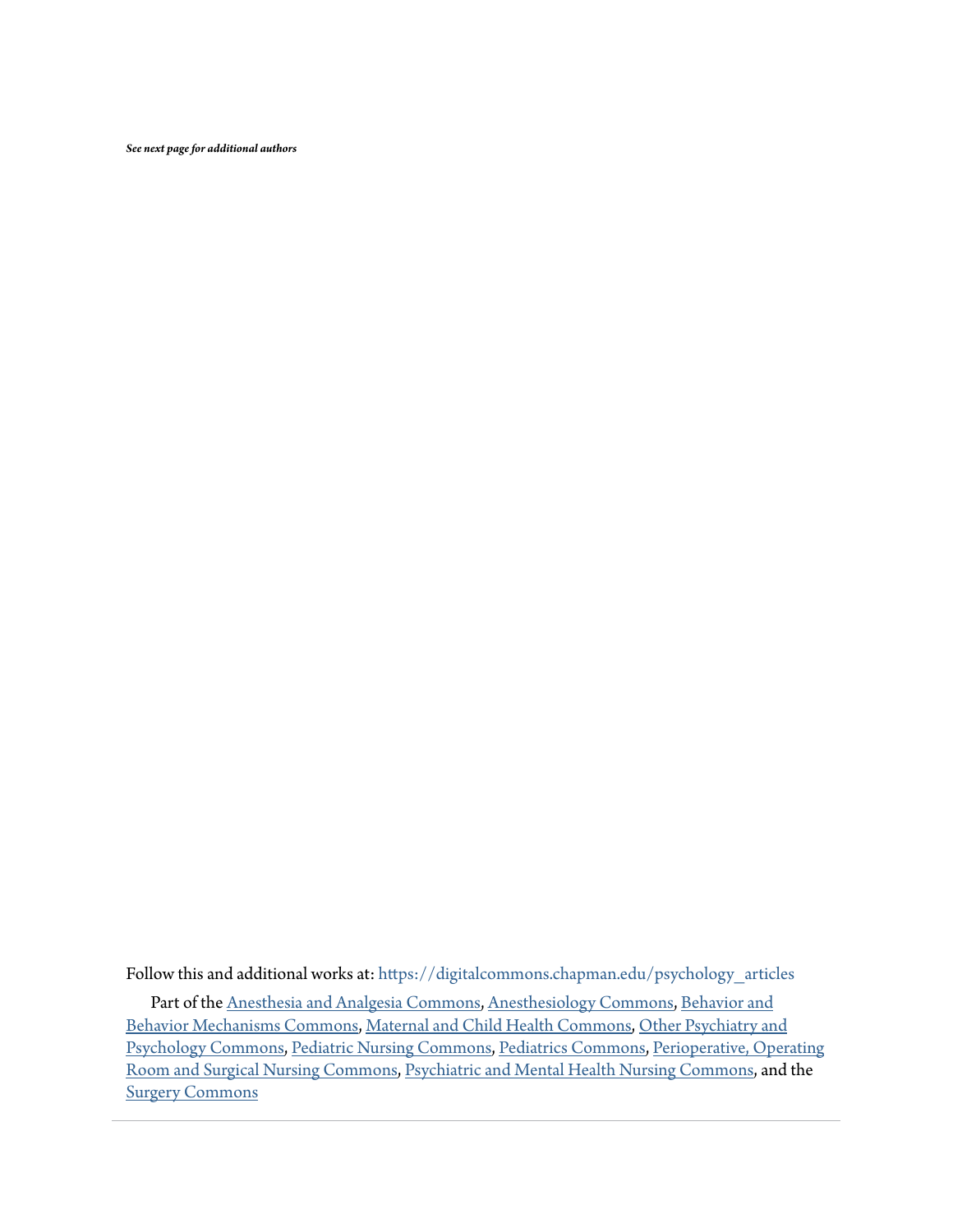# Changing Healthcare Provider and Parent Behaviors in the Pediatric Post‐Anesthesia‐Care‐Unit to Reduce Child Pain: Nurse and Parent Training in Postoperative Stress (NP‐TIPS)

#### **Comments**

This is a pre-copy-editing, author-produced PDF of an article accepted for publication in *Pediatric Anesthesis* in 2019 following peer review. The definitive publisher-authenticated version will be available online at [DOI:](https://doi.org/10.1111/pan.13649) [10.1111/pan.13649](https://doi.org/10.1111/pan.13649).

**Creative Commons License [Creative](https://creativecommons.org/licenses/by/4.0/) This work is licensed under a** [Creative Commons Attribution 4.0 License.](https://creativecommons.org/licenses/by/4.0/) License

**Copyright**

The authors

#### **Authors**

Brooke N. Jenkins, Michelle Fortier, Robert S. Stevenson, Mai Makhlouf, Paulina Lim, Remy Converse, and Zeev N. Kain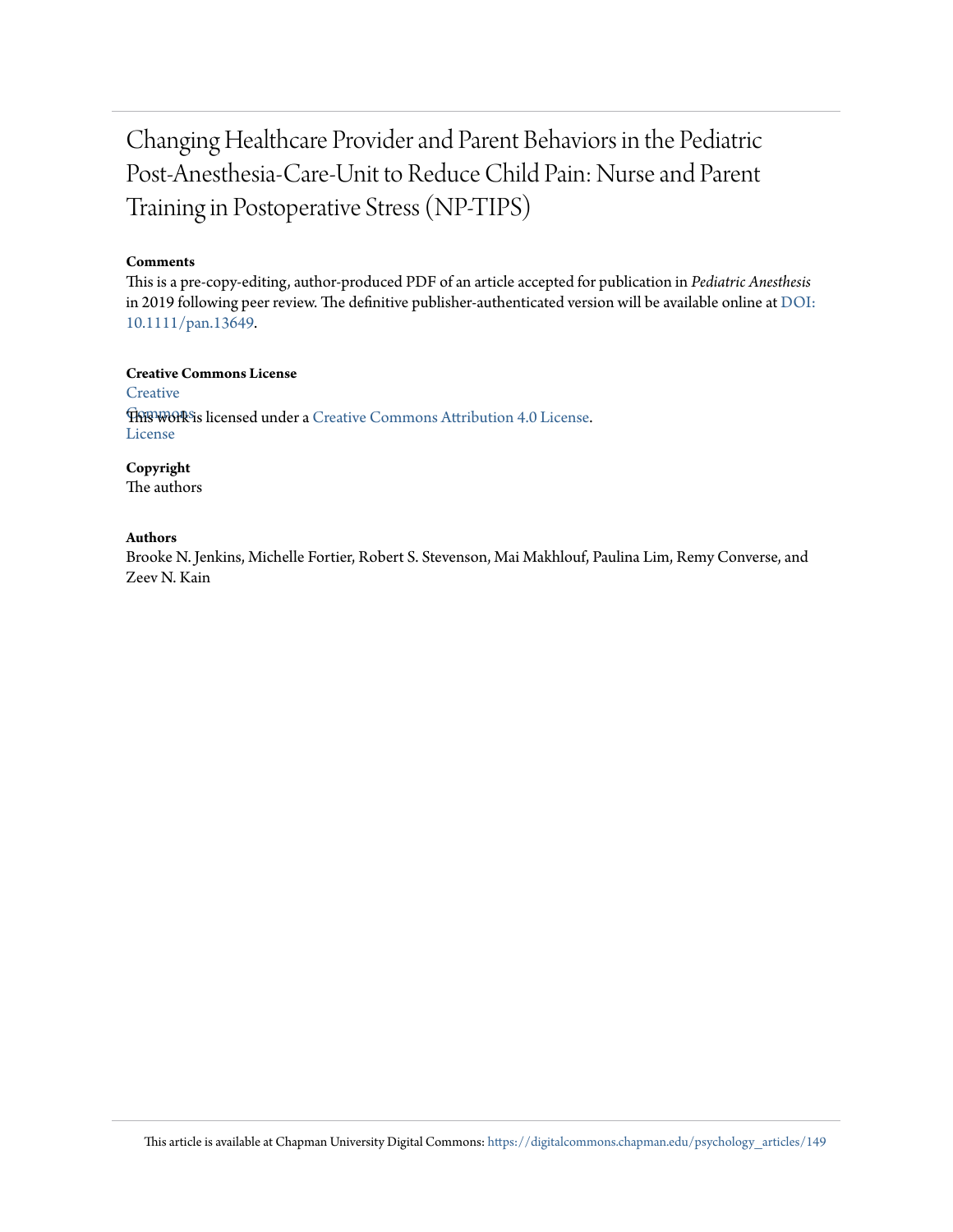# **Changing Healthcare Provider and Parent Behaviors in the Pediatric Post-Anesthesia-Care-Unit to Reduce Child Pain: Nurse and Parent Training in Postoperative Stress (NP-TIPS)**

Article category: Research report

Brooke N. Jenkins<sup>1,2</sup>, Michelle A. Fortier<sup>2,3</sup>, Robert Stevenson<sup>2,4</sup>, Mai Makhlouf<sup>2,4</sup>, Paulina Lim<sup>2,4</sup>, Remy Converse<sup>2,4</sup>, & Zeev N. Kain<sup>2,4,5,6</sup>

> 1Department of Psychology, Chapman University, Orange, USA 2University of California, Irvine Center on Stress and Health, Orange, USA 3Sue & Bill Gross School of Nursing, Irvine, USA

4Department of Anesthesiology and Perioperative Care, University of California, Irvine, Irvine, USA 5Children's Hospital of Orange County, Orange, USA 6Yale Child Study Center, Yale University, New-Haven, CT, USA

Corresponding Author: Dr. Zeev N. Kain, Department of Anesthesiology, University of California, 333 City Drive West, Orange CA; [zkain@uci.edu;](mailto:zkain@uci.edu) 949-975-9247

What is already known: Child postoperative pain is a significant problem and non-pharmacological interventions to reduce this pain are needed.

What this article adds: This empirically-based behavioral intervention is feasible in modifying nurse and parent behavior when caring for children after surgery in a way that reduces child postoperative pain. Key words: adult behaviors; behavioral intervention; efficacy testing; formative evaluation; intervention development; recovery room; child pain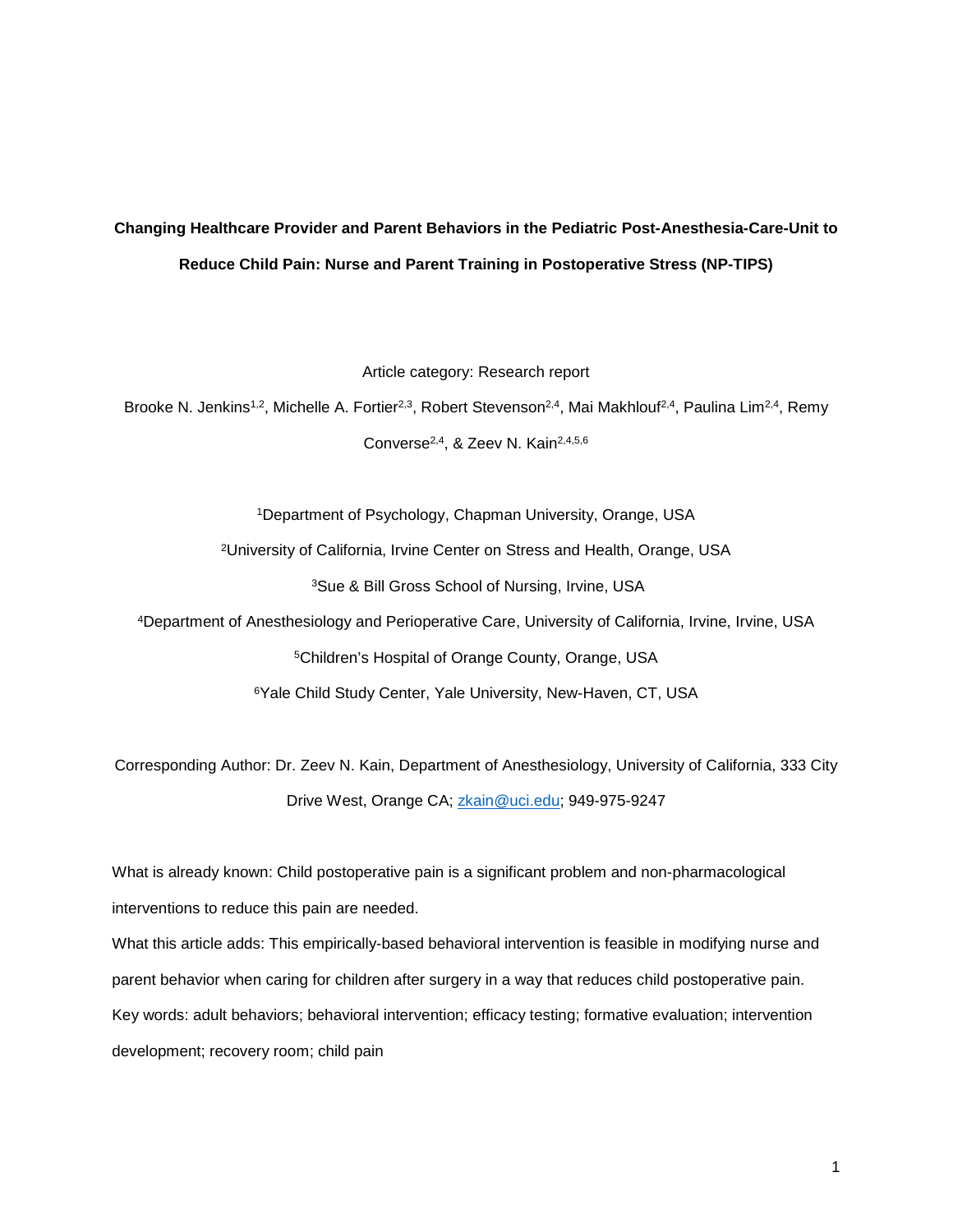#### **Abstract**

**Background:** Children who undergo surgery experience significant pain in the post anesthesia care unit. Nurse and parent behaviors in the post anesthesia care unit directly impact child postoperative pain. Therefore, we have developed and evaluated (Phase 1) and then tested (Phase 2) the feasibility of a new intervention (Nurse and Parent Training in Postoperative Stress) to alter parent and nurse behaviors in a way consistent with reducing child postoperative pain.

**Methods:** In Phase 1, a multidisciplinary team of experts (physicians, nurses, and psychologists) developed an empirically-based intervention which was then evaluated by experienced nurses (*N* = 8) and parents (*N* = 9) during focus groups. After revising the intervention based on focus group feedback, it was tested in Phase 2 using a pre-post study design. Nurses (*N* = 23) who worked in the recovery room were recruited to be part of both pre- and post-intervention data collection periods. Parents were recruited to be part of either the pre- (*N* = 52) or post-intervention (*N* = 60) data collection periods. Nurses and parent-child dyads were recorded in the post anesthesia care unit and videos were coded for the desired (i.e., behaviors that may decrease child pain) and non-desired (i.e., behaviors that may increase child pain) behaviors. Pain data was collected from the children's medical records to assess pain after surgery. The intervention was given to the nurses and parents in the post-intervention data collection period. **Results:** Nurses significantly increased their rate of desired behaviors by 231% ( $p = 0.001$ ; Somer's D = 1) and significantly decreased their rate of non-desired behaviors by 62% ( $p = 0.004$ , Somer's D = -0.88, 95% CI [-1.74, -0.03]). Parents significantly increased their rate of desired behaviors by 124% (*p* = 0.033). Moreover, the intervention significantly decreased child pain in the post anesthesia care unit (*b* = -2.19, *SE* = 0.63, *z* = -3.46, *p* = .001, 95%CI [-3.43, -0.95]).

**Conclusions:** The intervention was effective in changing nurse and parent behaviors as well as child pain after surgery.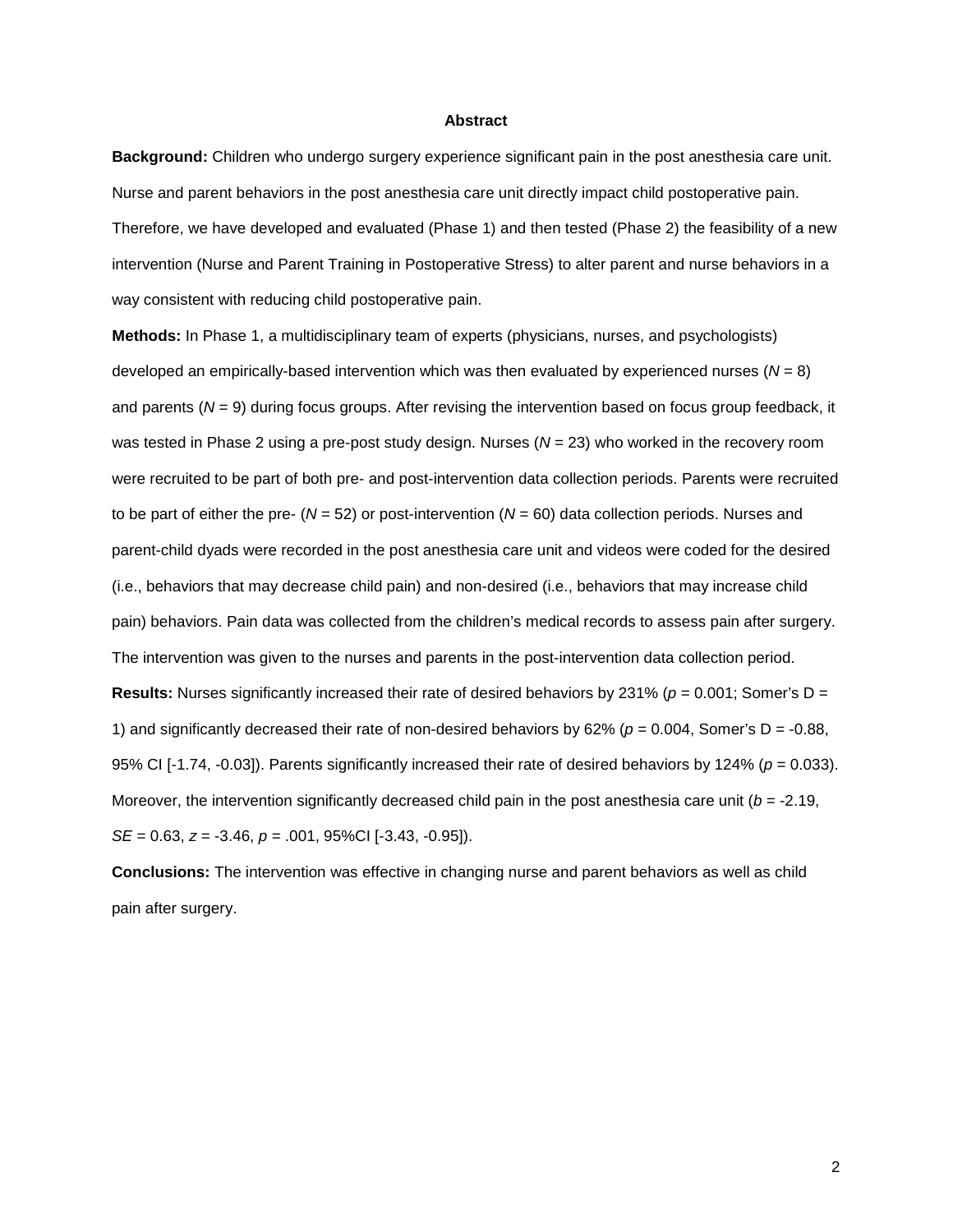#### **Introduction**

Over 85% of children who undergo surgery every year experience significant pain in the post anesthesia care unit (PACU)<sup>1–3</sup>. Postoperative pain continues to be prevalent when children return home, with up to 70% of children and parents reporting immediate postoperative pain and up to 28% continuing to experience pain one week following surgery4. This is of high clinical significance, as pain can result in a multitude of negative consequences; children in pain require increased analgesic consumption, experience delayed recovery from surgery<sup>3</sup>, and often suffer from maladaptive behavioral changes including decreases in socialization, healthy eating habits, and sleep<sup>3</sup>. Therefore, it is necessary to identify ways to manage this pain. Pain management techniques can be multimodal and include both pharmacological and non-pharmacological strategies.

Adult behaviors are a particularly important non-pharmacological component in the treatment of children's postoperative pain in the PACU5. Specifically, previous work by our research group has demonstrated that nurse and parent verbal and nonverbal behaviors in the PACU influence children's postoperative pain<sup>6</sup>. For example, verbal distraction (e.g., humor, talking about pets) and nonverbal distraction (e.g., playing games, watching TV) used by adults tends to decrease child pain by diverting the child's attention away from their pain7. Coping statements (e.g., instructions to engage in coping behavior, "If you take your medicine, you'll feel better") help direct children to engage in behaviors that will help decrease their pain8. In contrast, behaviors like reassurance (e.g., "It's going to be okay"), empathy (e.g., "I know it's hard"), and apology (e.g., "I'm sorry") often elicit child pain because they focus the child on his or her feelings of pain without presenting a method for alleviating that pain8.

Therefore, altering nurse and parent behavior in the PACU setting may provide a unique nonpharmacological method for minimizing child pain after surgery. However, interventions designed to impact these adult-child behavioral interactions in the postoperative setting have yet to be developed. Previously, we developed and validated a behavioral intervention directed at anesthesiologists and nurses to reduce the stress of children during the anesthesia induction process<sup>9</sup>. As a next step in this line of research, we focus on the behavior of adults in the PACU. We have decided to focus on the PACU behaviors of parents and nurses because the involvement of anesthesiologists and surgeons with children during that time period is highly limited.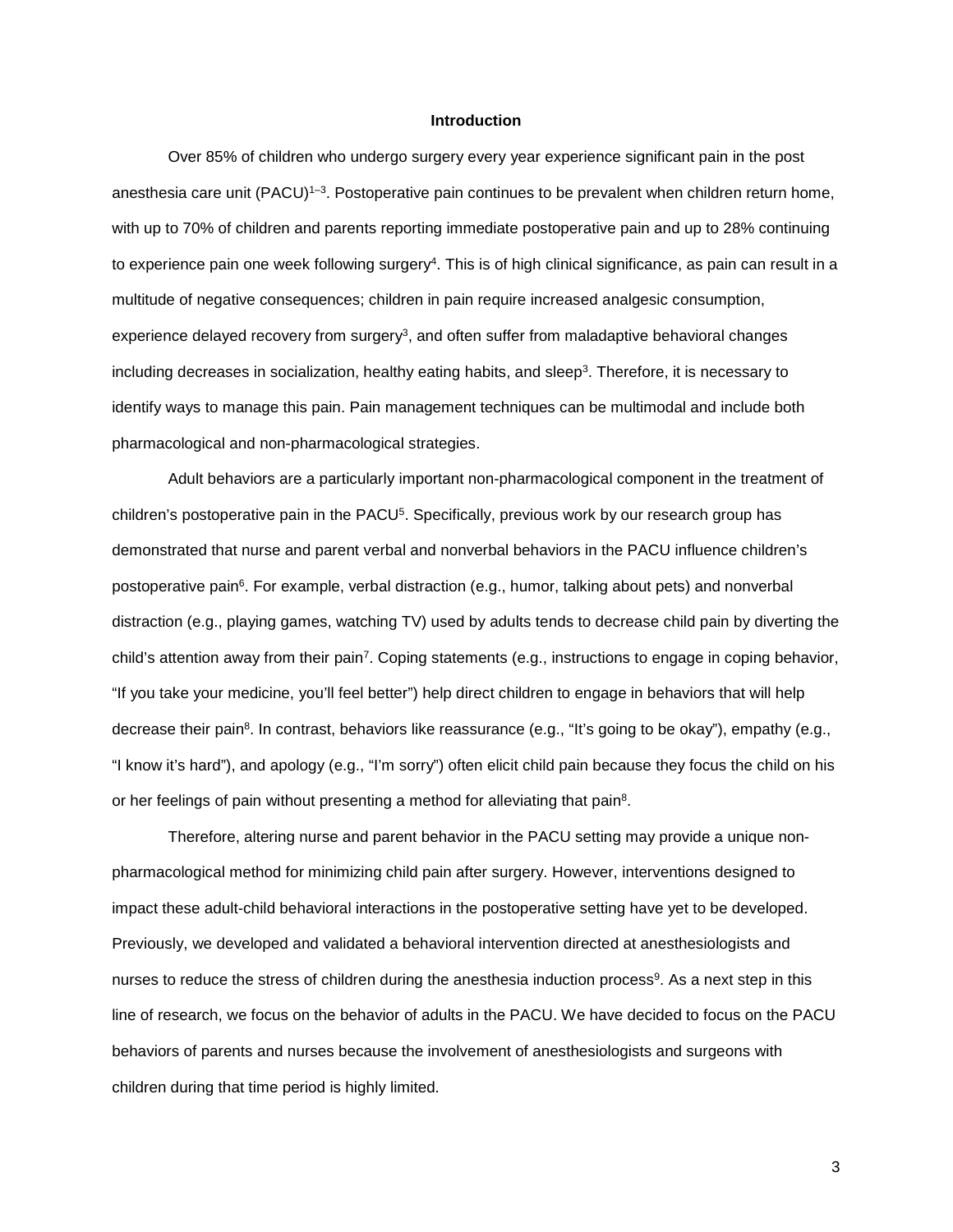Previous research demonstrates that although healthcare providers are sympathetic to changing their behavior, modification of behavior can be challenging<sup>10</sup>. Therefore, any behavioral intervention directed at healthcare providers must be tested for its ability to change the provider behavior<sup>9</sup>. In this report, we first present the development and formative evaluation (Phase 1) of an empirically-based behavioral intervention (Nurse and Parent Training in Postoperative Stress [NP-TIPS]) to change the behavior of nurses and parents in the PACU to impact the multidimensional stressor of pain. Second, we present the results of the efficacy of the intervention (Phase 2) in changing nurse and parent behaviors and subsequently child pain.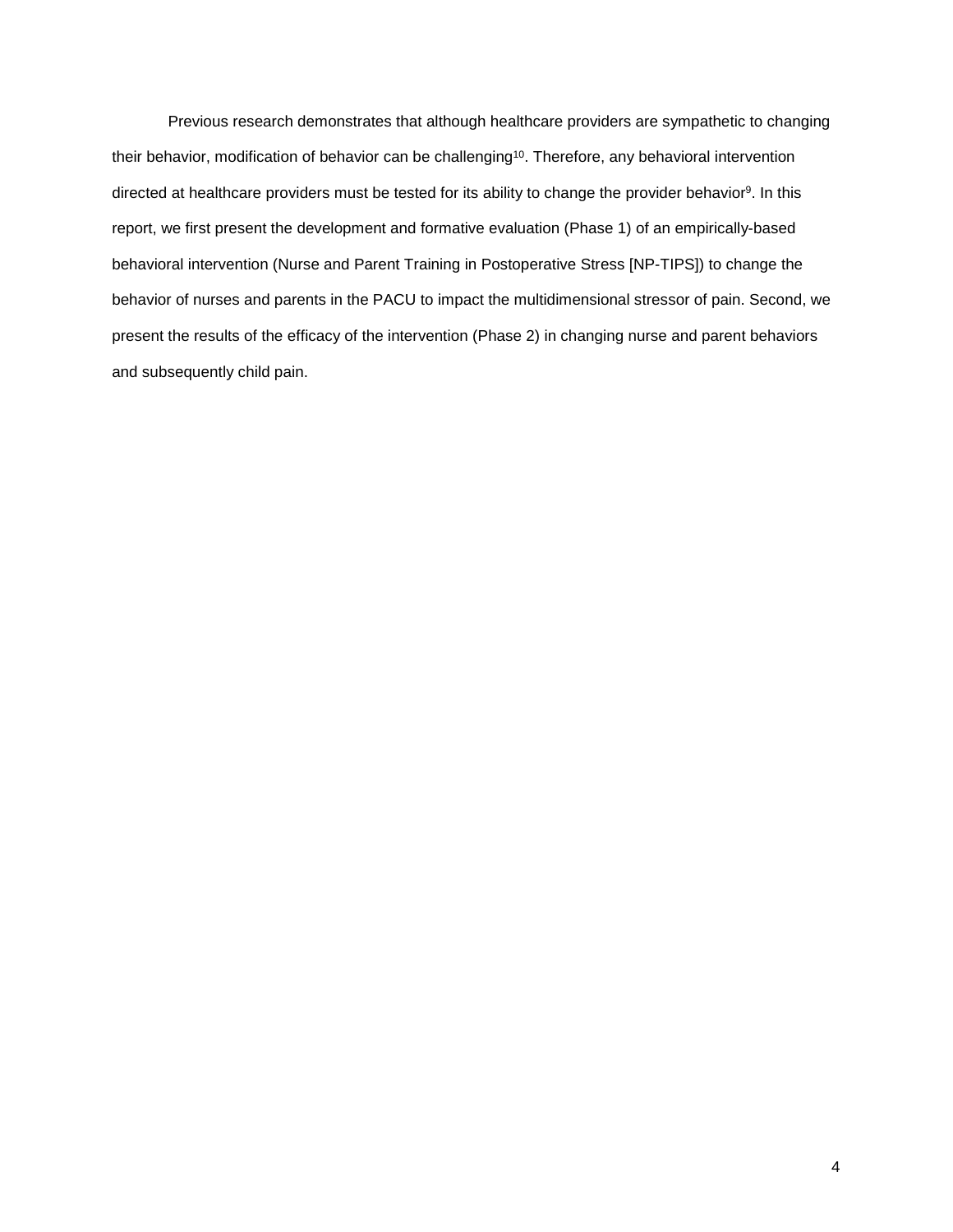#### **Methods**

#### **Phase 1: Development and formative evaluation of NP-TIPS**

*Intervention development.* As a first step, we established a multidisciplinary task force to design NP-TIPS. This task force included advanced practice clinical and research nurses, pediatric psychologists, and pediatric anesthesiologists. The task force met regularly during the development of NP-TIPS, discussed components needed, and created material for the nurse and parent modules.

*Identification of target behaviors.* The multidisciplinary task force first identified target behaviors to increase or decrease. Target behaviors for the intervention were identified based on literature described above<sup>5–7</sup> as well as a previous study conducted by our group in the PACU<sup>8</sup>. This study video recorded and coded the behaviors of 146 children and their parents and health care providers. Sequential analysis demonstrated that children were significantly less likely to become distressed when an adult used distraction and coping advice. Furthermore, children were more likely to remain distressed when adults used empathy and reassurance. Therefore, the desired behaviors included distraction and coping advice<sup>8,11–16</sup> (see Table 1) and non-desired behaviors included empathy, reassurance, and apology8,17–19.

*NP-TIPS overview.* After selecting the target behaviors, the task force designed the training program. Based on previous models of behavior change in other healthcare settings<sup>9</sup>, we used a trainthe-trainer model whereby nurses would learn the target behaviors from the research team but then also teach the parents the behaviors in the PACU. Given the limited time to interact with parents in the busy surgical environment as a research team, we implemented a model of teaching nurses to train parents during their routine interactions with families for efficiency. In addition, we created a web module for parents with detailed information about desired and non-desired behaviors, with specific examples to reinforce the nurse training and for parents to access when needed after surgery.

*Nurse training component of NP-TIPS.* The nurse-training component of NP-TIPS was comprised of a group training seminar and individual follow-up coaching and feedback (all led by a psychologist). The group training seminar consisted of a 1-hour session which included an introduction to the theoretical basis of NP-TIPS and video examples from actual child-nurse interactions which highlight desired behaviors and non-desired behaviors. Discussion focused on the rationale of the behaviors and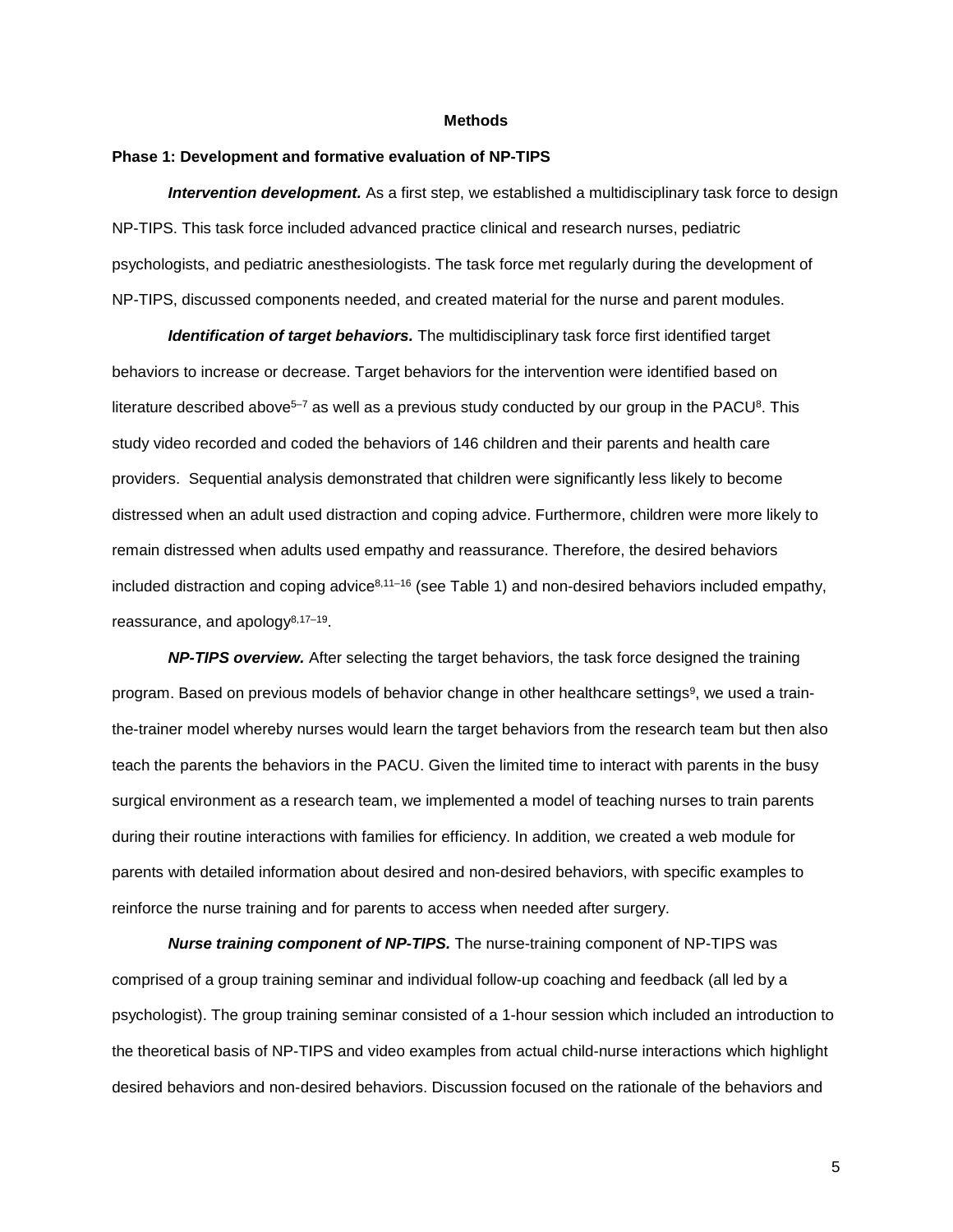how to incorporate them in the clinical setting as well as the strengths/weaknesses of the video demonstrations. Dyadic role-play activities amongst the nurses and with the training seminar coach were used to allow for further group discussion. Role-plays allowed nurses to practice using desired behaviors and eliminating non-desired behaviors while receiving in vivo feedback from the trainer. The nurse training seminar also instructed nurses on how to teach parents to increase desired and minimize nondesired behaviors using information provision, video examples, and role-play opportunities with in vivo feedback provided.

Following the training seminar, each nurse had one-on-one training sessions with a psychologist to ensure that material taught in the group seminar was mastered. These individual sessions were held in the PACU and were incorporated into the clinical flow of these nurses. Nurses were observed interacting with parents and children during their PACU postoperative period and feedback was given following each child and parent contact at the first time of availability (i.e., when the nurse was not involved in clinical care of the child). This sequence of training was repeated until individual nurses achieved 'mastery' level criteria. Mastery criteria was defined as consistently (with at least 2 patients) using desired behaviors 80% of the time during patient interaction in the PACU and describing thoroughly the desired and non-desired behaviors to parents. This one-on-one feedback took in total about 30 minutes per nurse spread across multiple feedback sessions.

**Parent component of NP-TIPS.** The first parent component of NP-TIPS included learning the target behaviors from an interactive multi-media web module that contained educational text, a video example, and a printer friendly informational page. The educational text described the desired and nondesired behaviors. This web module allowed parents to also learn individually at their own pace in the hospital waiting room. Once parents entered the PACU, nurses incorporated instruction about the behaviors to parents, which included asking parents to engage in distraction and coping advice and to avoid apology, empathy, and reassurance with their children. Nurses provided parents with a rationale for the behaviors, such as associations with child distress, and gave examples of how to use the target behaviors with children. Nurses prompted parents about the behaviors throughout the PACU stay. In total, this training took less than 5 minutes of the nurses' time.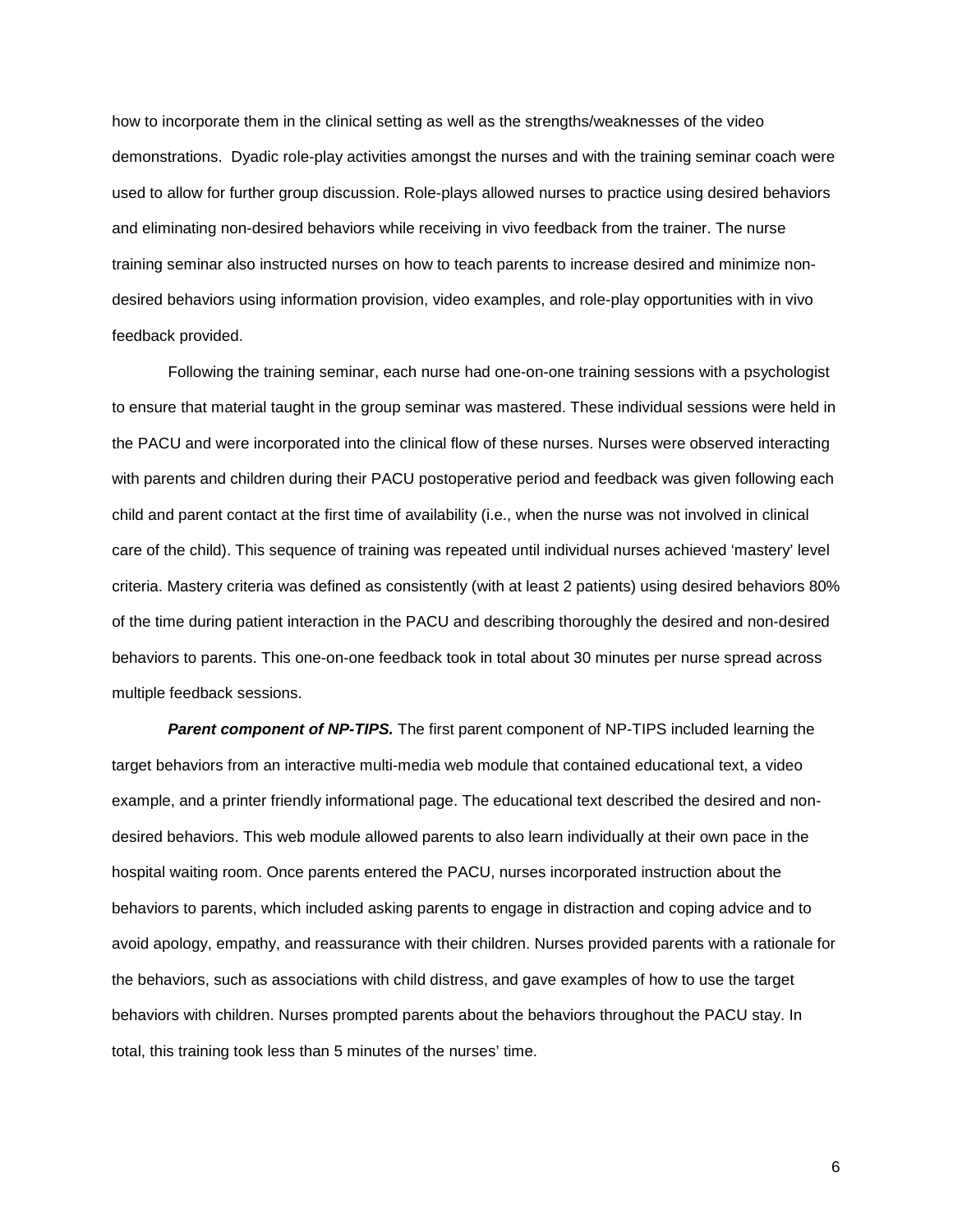*Formative evaluation.* To evaluate NP-TIPS, focus groups with a trained focus group interviewer (a health psychologist) and two to five nurse or parent participants (nurse and parent focus groups were led separately) were conducted. Following informed consent, the interviewer presented the NP-TIPS training program/web module to participants. Participants were asked open-ended questions and then completed quantitative measures to evaluate NP-TIPS. The mixed methods approach using qualitative focus groups allowed exploration of various perspectives. Each focus group was approximately 2 hours. An open-ended interview format included querying "What did you like best about this intervention/web module?" and "What did you like least about this intervention/web module?" was used. All procedures were approved by our institution's ethics committee.

Nurses were asked for qualitative impressions of the intervention as a whole (nurse training and parent web module). Nurses also completed a number of survey questions by indicating their level of agreement (1 - *disagree* to 10 - *agree*) to statements regarding NP-TIPS *acceptability* (e.g., "I would feel comfortable teaching these behaviors to parents in the PACU"), *feasibility* (e.g., "the material in the presentation will be effective in demonstrating the desired and non-desired behaviors to nurses"), and *perceived utility* (e.g., "the presentation will be effective in helping nurses incorporate new behaviors into their interactions with children").

Parents were asked for qualitative impressions of only the parent web module portion of NP-TIPS. Parents also completed a number of survey questions indicating their level of agreement (1 *disagree* to 10 - *agree*) to statements regarding NP-TIPS *acceptability* ("the website does a good job showing the behaviors"), *feasibility* ("the website will help parents use new behaviors with their children"), and *perceived utility* ("this intervention will decrease child pain and anxiety in the hospital").

#### **Phase 2 Preliminary Efficacy Testing**

*Procedures.* Phase 2 was a pre-post design in which baseline data were first collected (in the pre-intervention data collection period) followed by post-intervention data collection (see Figure 1). Parent-child dyads were recruited on the day of surgery and asked to participate in a study during their stay. Parents participated in either the pre- or post-data collection period depending upon which phase the study was currently in when they were recruited. Nurses who worked in the PACU at the Children's Hospital of Orange County (CHOC) were recruited to be part of both pre- and post-intervention data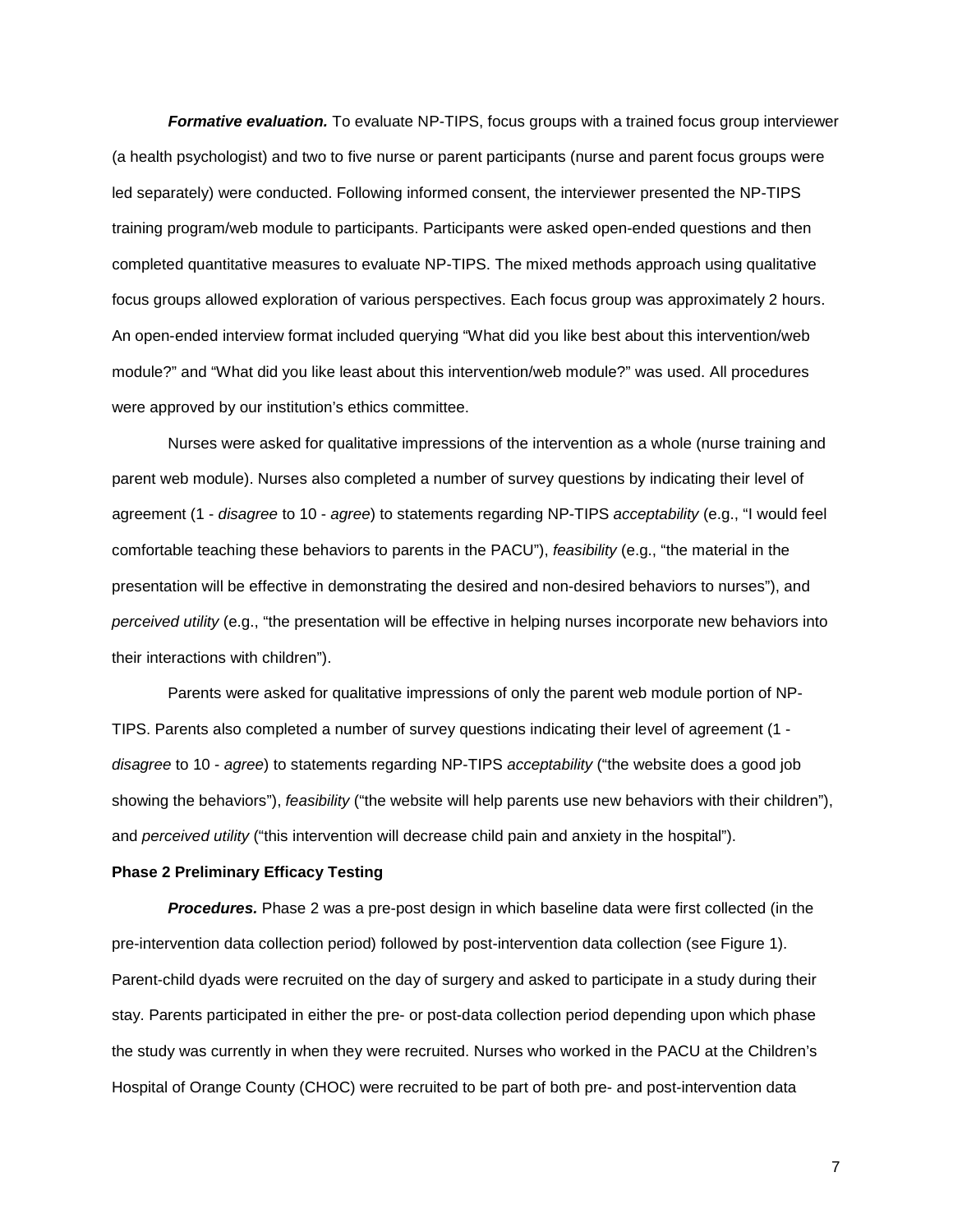collection periods. Nurses received the NP-TIPS nurse group training seminar and received individual coaching and feedback once the pre-intervention data collection period was complete but before the postintervention data collection period began. Parents in the post-intervention data collection group received the parent web module in the waiting room and training from the nurses in the PACU (both described in Phase 1). Nurses, parents, and children were video recorded in the PACU during both pre- and postintervention data collection periods so that the desired and non-desired behaviors as well as the quality of the nurses educating the parents could be assessed. All procedures in phase 2 were approved by our institution's ethics committee.

*Behavioral frequency measure.* Target behaviors were coded by first selecting three fiveminute segments from each participant's video in the PACU. The three segments selected were when the child woke up (started when the child opened his or her eyes and then continued for five minutes), when the child was distressed (started two minutes before the child was distressed and continued for three minutes after the onset of distress), and when the intravenous access was removed (started two minutes before the intravenous access was removed and continued for three minutes after removal). These three scenes were selected because they are common occurrences in the PACU stay. Each five-minute segment was then rated by one of two trained coders (inter rater reliability on 10% of the data = 0.80). Raters used a modified version of the Child-Adult Medical Procedure Interaction Scale-PACU (CAMPIS-PACU)<sup>20,21</sup> which includes behavior ratings for the desired and non-desired behaviors targeted in NP-TIPS.

*Quality of nurse teaching parents the target behaviors.* Scoring of the quality of the description of the target behaviors the nurses gave to the parents was based on a 13-point scale. Nurses received 1 point for each of the five target behaviors they defined, one point for each rationale they provided for each of the five target behaviors, one point for soliciting questions from the parents, and up to two points based on their overall quality in communication with the parents ( $0 =$  low quality,  $1 =$ moderate quality, and  $2 =$  high quality).

*PACU pain data***.** To assess child pain in the PACU, pain data from the children's medical records were abstracted. This pain data was from the Faces Legs Activity Cry and Consolability Scale (FLACC)22. The FLACC has six indicators of pain: face, legs, activity, cry, and consolability each rated on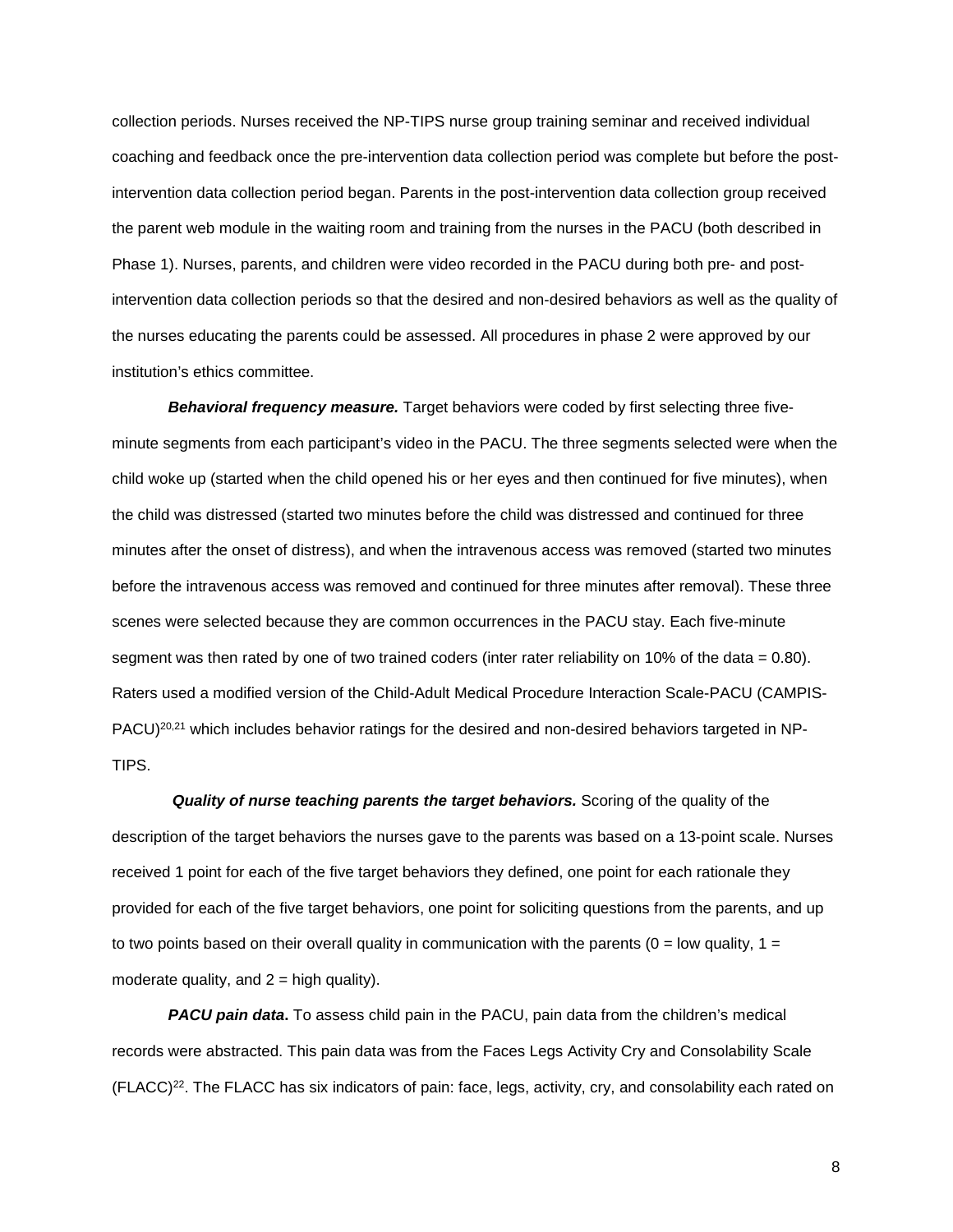a scale from 0 to 2. For example, the face item is rated based on the child's facial expression ( $0 = no$ particular expression or smile; 1 = occasional grimace or frown, withdrawn, disinterested; 2 = frequent to constant frown, clenched jaw, quivering chin). All items are summed together to create a score ranging from 0 to 10. The FLACC is commonly used to measure postoperative pain in pediatric populations23. With the exception of one outlier assessment, FLACC data was reported in the children's medical record on average every 10.80 minutes (SD =  $6.00$ ) for the pre-intervention group and 10.20 minutes (SD = 7.49) for the post-intervention group. There were no significant differences on these assessment intervals between the two groups, *b* = 0.51, *SE* = 1.28, *z* 0.40, *p* = .691, 95%CI [-2.00, 3.01], regardless of outlier presence.

*Statistical analysis.* Means and standard deviations were calculated for the PACU nurse quality of teaching measure. The rates of adult desired and non-desired behaviors per minute were compared between pre- and post-intervention for both the nurses and parents. Behavior change for the nurses was assessed using the non-parametric Wilcoxon signed-rank test. Behavior change for the parents was assessed using the non-parametric independent samples Mann-Whitney U test. Non-parametric tests were used due to the positively skewed distribution of behavior rates. Standardized effect sizes of Cohen's d and percentage change were calculated to demonstrate the overall size of the effect of the intervention on behavior change. A multilevel negative binomial model was used to examine the trajectory of pain data across PACU stay. Pain data throughout PACU stay was a level 1 variable while participant and condition were level 2 variables of analysis.

**Power analysis.** A power analysis revealed that 21 nurses would be sufficient to detect a medium to large effect size  $(d = 0.65)$  with statistical power to evaluate nurse behavior change at the recommended 0.80 level with an alpha of 0.05. A power analysis also revealed that 60 parents would be sufficient to detect a medium to large effect size  $(d = 0.65)$  with statistical power to evaluate parent behavior change at the recommended 0.80 level with an alpha of 0.05. The size of the effect was expected based on the effect sizes found in a previous behavior change study in the hospital setting published in Anesthesiology by our group9.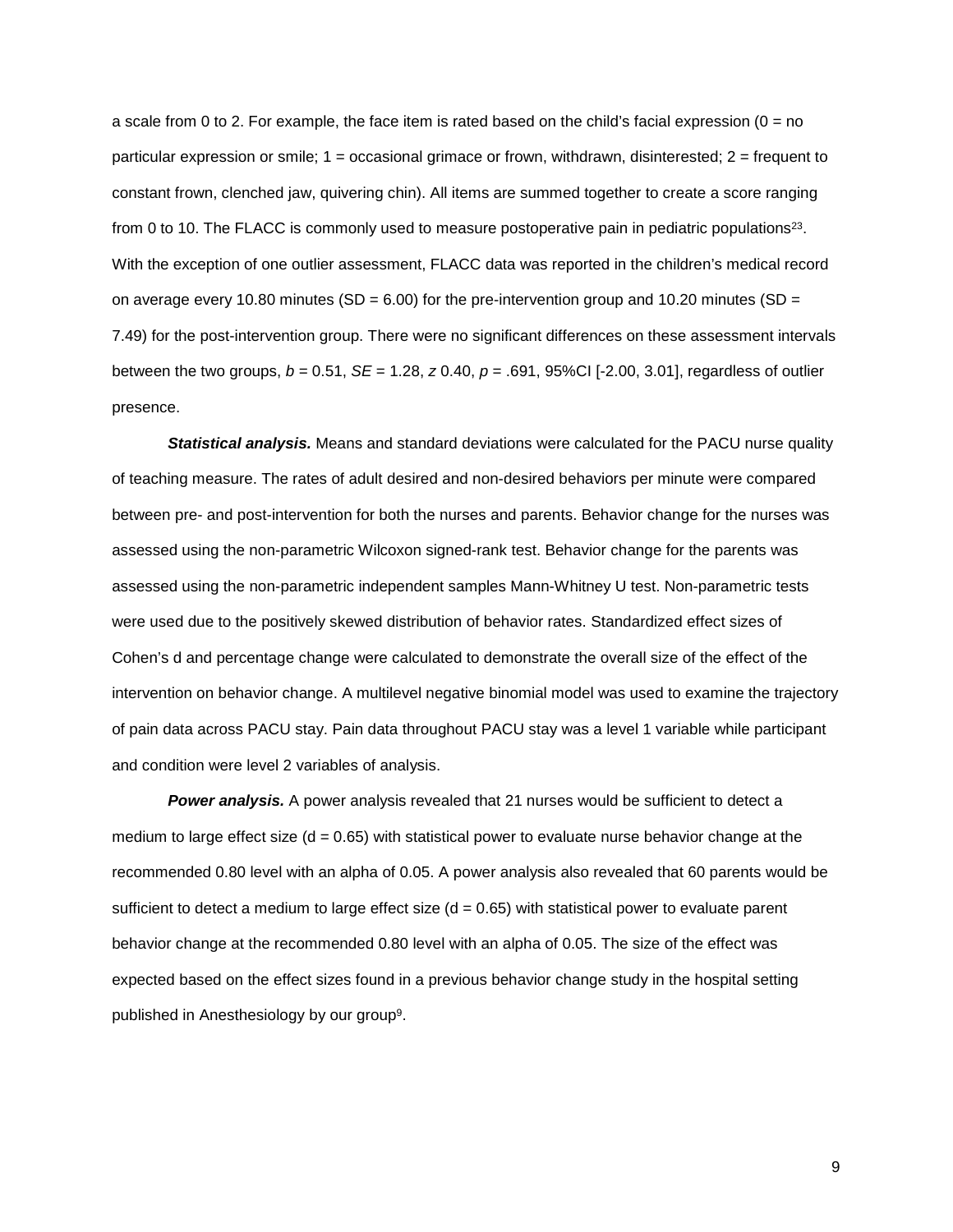#### **Results**

#### **Phase 1: Development and Formative Evaluation of NP-TIPS**

**Participants.** For the nurse focus groups, we recruited eight PACU nurses from the University of California, Irvine Medical Center to participate (see Table 2 for demographics). Additionally, nine parents of children who had undergone surgery at CHOC were recruited to participate in focus groups (see Table 2 for demographics).

*Qualitative feedback from formative evaluation.* Nurses suggested that NP-TIPS be provided to parents during surgery as opposed to at home after surgery. Therefore, we adjusted the NP-TIPS protocol to provide the parent web module of NP-TIPS on iPads to parents in the waiting room. Based on the responses of the nurses and parents about the parent web module being too long, the length of the parent web module was shortened.

*Quantitative feedback from formative evaluation.* All quantitative ratings of NP-TIPS's *acceptability* (nurses: *M* = 9.33, *SD* = 0.96; parents: *M* = 8.04, *SD* = 1.17), *feasibility* (nurses: *M* = 9.29, *SD* = 0.99; parents: *M* = 8.78, *SD* = 0.94), and *perceived usefulness* (nurses: *M* = 8.74, *SD* = 1.34; parents: *M* = 8.56, *SD* = 1.16) were high suggesting that the nurses and parents had favorable attitudes towards the intervention.

#### **Phase II: Phase 2 Preliminary Efficacy Testing**

*Participants.* Nurses were approached in the PACU at CHOC and were asked to participate in a study of adult behaviors in the PACU. Twenty-three PACU nurses took part in Phase 2. Nurses had 14.63 years (*SD* = 9.55) of experience nursing (see Table 3). All nurses had college degrees in nursing and regularly saw pediatric patients in the PACU.

One hundred and twelve parent-child dyads under the care of the study nurses participated in Phase 2 (*N* = 52 in pre-intervention; *N* = 60 in post-intervention). Children were on average 6.19 years old (*SD* = 2.77) and underwent various surgery types (see Table 3). All nurses and parent-child dyads provided informed consent (or assent in the case of children 7 and older).

*Nurse quality of teaching.* During the intervention phase, nurses received an average of 10.07 points (*SD* = 3.17; out of a possible 13) on the PACU nurse quality of teaching measure suggesting that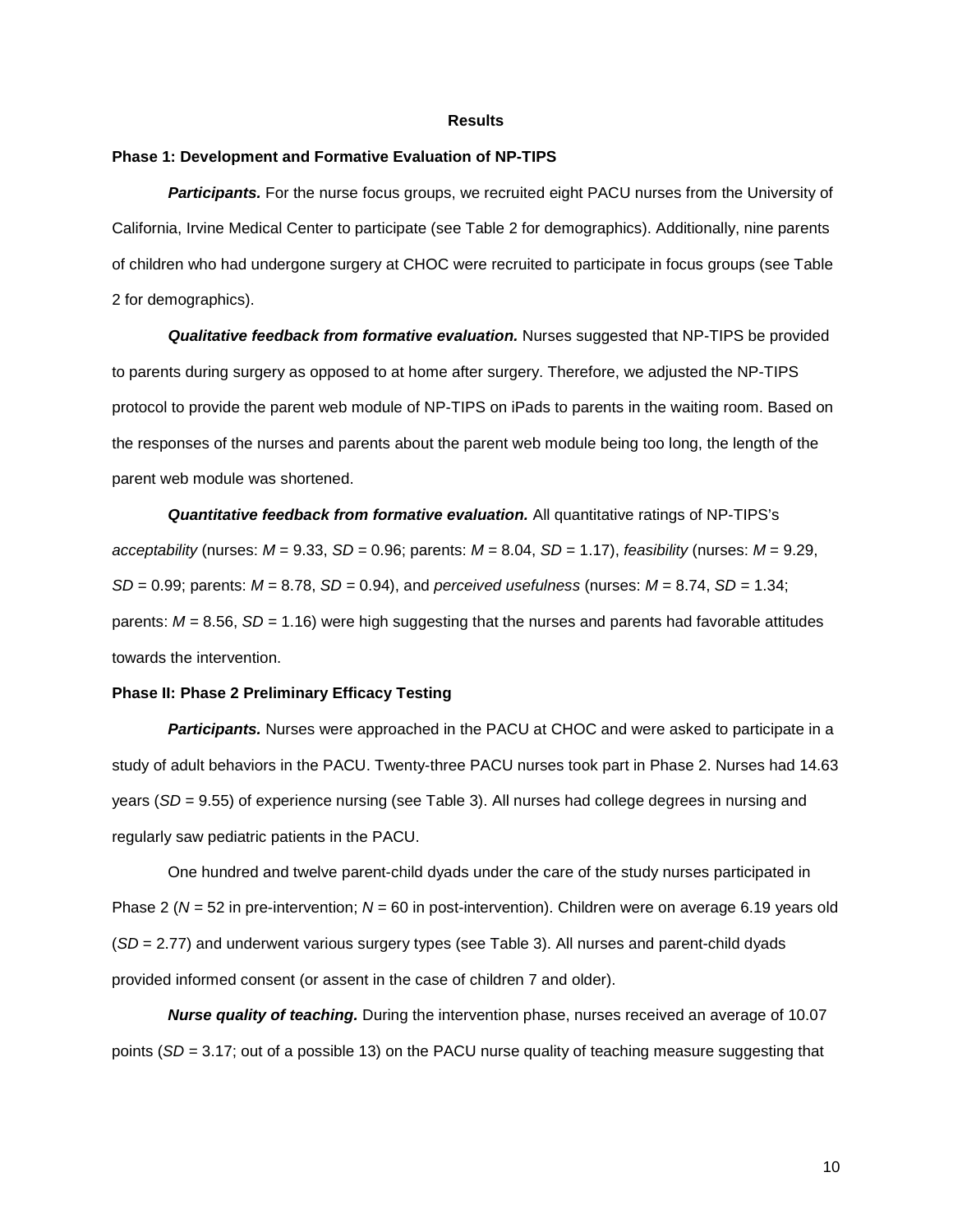nurses explained and provided rationales for most of the behaviors and did so with high quality when they taught the parents more about the behaviors.

**Behavior change.** Nurses statistically significantly increased their rate of desired behaviors by 231% ( $z = 3.233$ ,  $p = 0.001$ , Somer's  $D = 1$ ) and decreased their rate of non-desired behaviors by 62% ( $z = 3.233$ ,  $p = 0.001$ , Somer's  $D = 1$ ) and decreased their rate of non-desired behaviors by 62% ( $z = 0.001$ = 2.888, *p* = 0.004, Somer's D = -0.88, 95% CI [-1.74, -0.03]; see Table 4). Parents statistically significantly increased their rate of desired behaviors by 124% ( $p = 0.033$ ; see Table 4). Although parents did decrease their rate of non-desired behaviors by 26%, this change was not statistically significant (*p* = 0.494).

**Pain.** Children in the intervention condition had significantly less pain as compared to those children in the pre-intervention condition (*b* = -2.19, *SE* = 0.63, *z* = -3.46, *p* = .001, 95%CI [-3.43, -0.95]; see Figure 2). There was also a main effect of time such that children experienced more pain at the beginning of the PACU stay (*b* = -0.30, *SE* = 0.04, *z* = -8.15, *p* < .001, 95%CI [-0.37, -0.23]). Finally, there was a significant interaction between condition and time ( $b = 0.31$ ,  $SE = 0.09$ ,  $z = 3.65$ ,  $p < .001$ , 95%Cl [0.15, 0.48]) such that children in the post-intervention condition had low pain throughout their PACU stay while children in the pre-intervention group had higher pain during the beginning of their PACU stay (see Figure 2).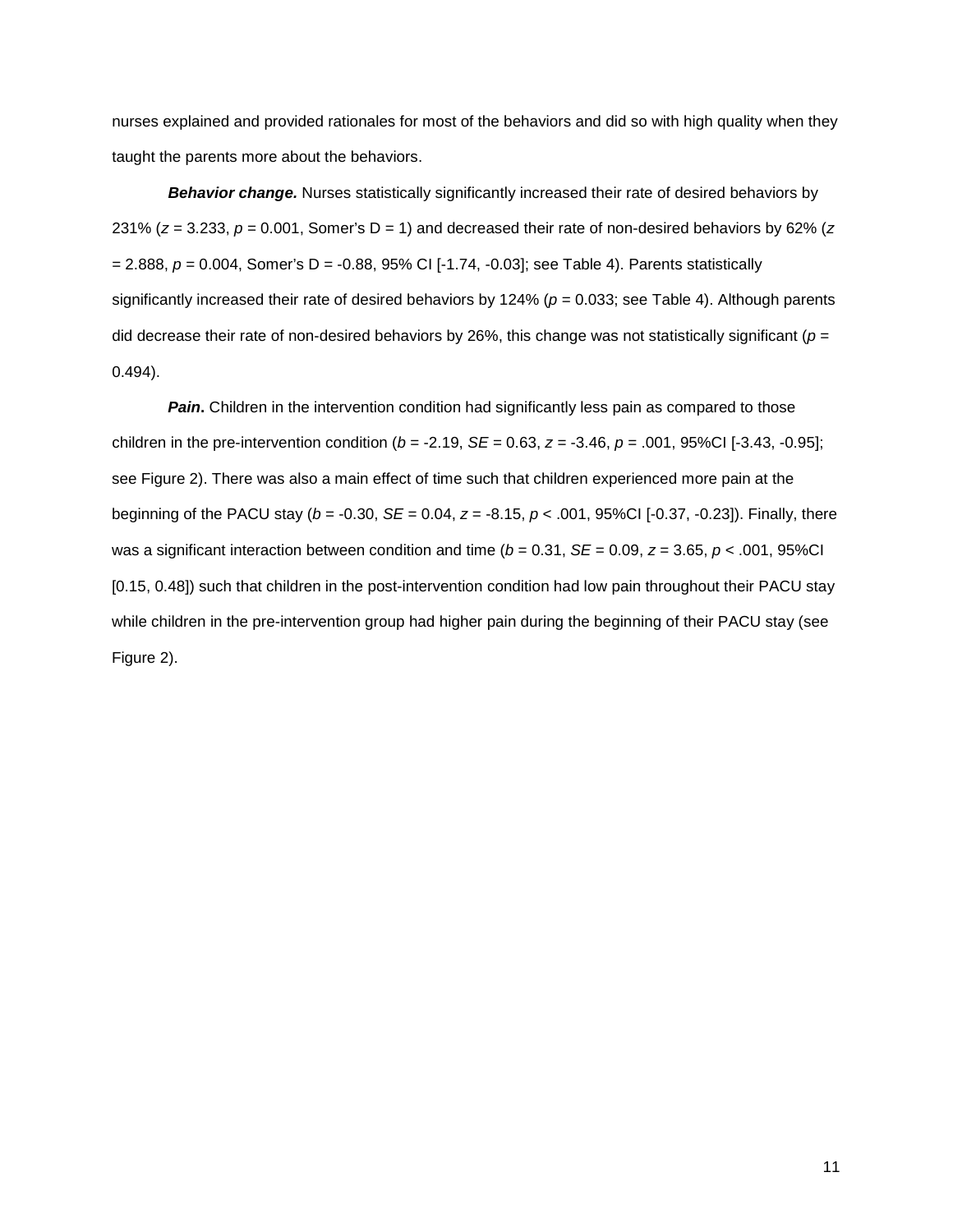#### **Discussion**

In this manuscript, we report the successful development, evaluation, and testing of an innovative postoperative intervention, NP-TIPS. This empirically-based intervention was directed at parent and nurse behaviors and subsequently child pain in the PACU. We have shown that the intervention was effective in significantly increasing desired and decreasing non-desired behaviors of nurses and parents in the PACU at levels that are clinically meaningful. Further, NP-TIPS results in lower child pain in the PACU especially at the beginning of the PACU stay when pain levels tend to be higher.

Despite the availability of pharmacological agents, a high proportion of children experience significant distress in the PACU<sup>1-3</sup>. Therefore, development and testing of effective behavioral interventions is highly important so that pain can be managed from a multimodal approach. Ideally, stages in such an endeavor should include an empirically based development process, followed by an effectiveness demonstration of the behaviors of healthcare providers and parents, and finally testing of whether the intervention reduces child pain. In this manuscript, we have completed each of these steps in the development and testing of NP-TIPS.

In the efficacy testing portion of this study, NP-TIPS effectively reduced child pain in the recovery room. This reduction in pain was likely due to the successful increase of desired behaviors and decrease of non-desired behaviors of nurses and parents in the PACU. For example, in a pre-post design, nurses increased their desired behaviors by over 200% while decreasing their non-desired behaviors by 62%. Similarly, parents increased their desired behaviors by over 100% and decreased their non-desired behaviors by 26%. Although, the decrease in parent non-desired behaviors was not statistically significant, there may have been a floor effect whereby parents were already demonstrating low rates of non-desired behaviors and thus had little room for improvement. However, the decrease seen was still clinically relevant as it approached almost a 30% change.

Limitations of this study should be noted. For example, the participants were not blind to which condition they were in as parents in the intervention condition received the web module and nurse training and nurses knew when the intervention phase of the study began. This may have influenced the behavior of the parents and nurses. Also, being videotaped could have made them be more cognizant of their behavior change. However, these limitations were unavoidable due to the nature of the study. Also, the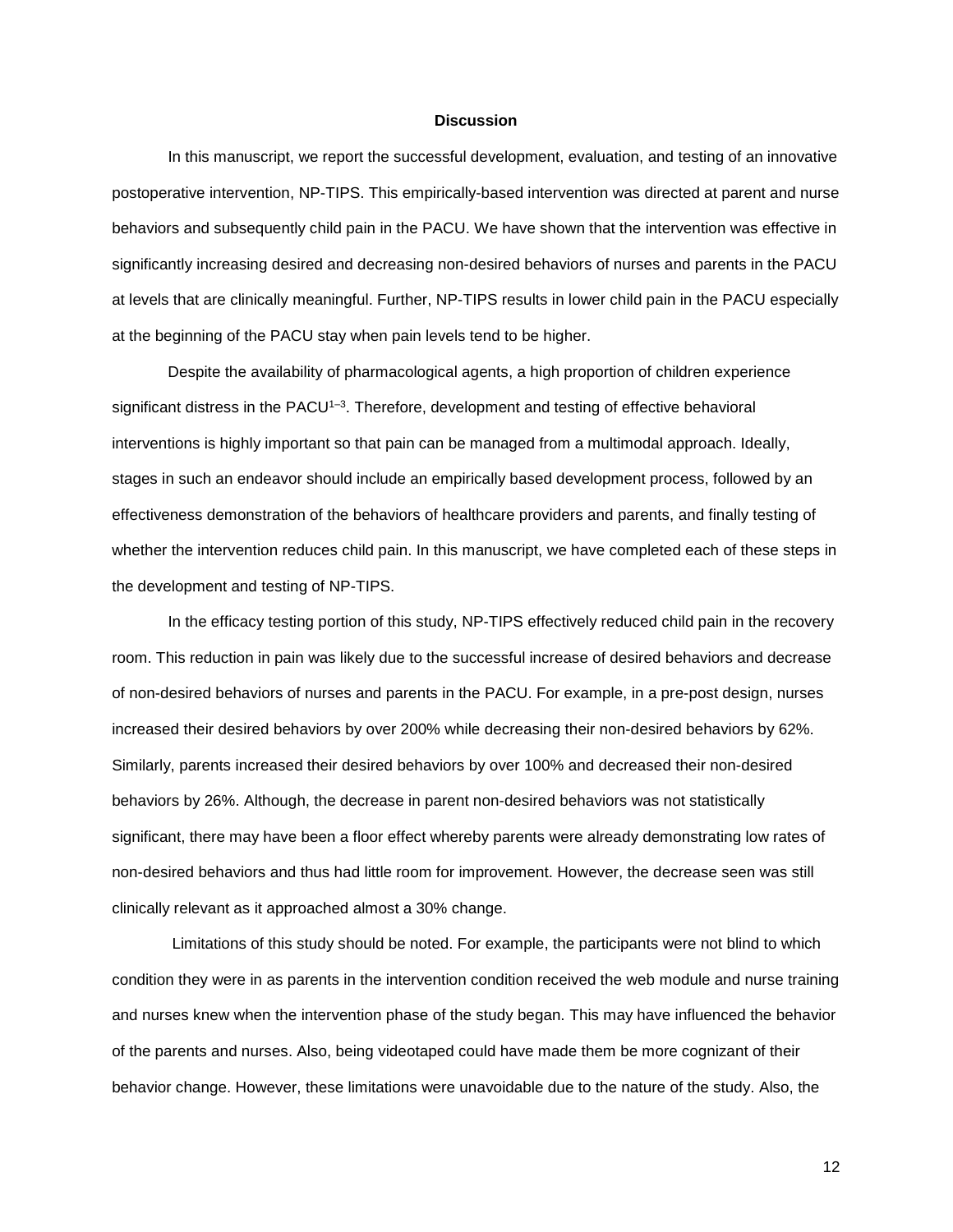research assistants coding the videos were not blind to the condition (pre- vs. post-intervention data collection period) because the nurses described the target behaviors to the parents. This was also a necessary component of the study given that raters needed to rate the quality of how the nurses trained the parents. Although the nurses assessed pain of the children, the chance of bias was limited with the use of the highly structured FLACC and clinical training in FLACC use.

An additional limitation is that we have only tested this intervention among English speaking participants. This intervention will need to be translated for use in non-English speaking families and made culturally appropriate where necessary. Further, parents with higher levels of education may comprehend the material easier. However, we did use simple sentences in the web module at a Flesch-Kincaid assessed reading level of grade 7 so that even those parents without a high school degree could digest the material. We also used engaging pictures, videos, and colors to aid in capturing the attention of the users regardless of education status.

This train-the-trainer approach taken in NP-TIPS whereby nurse behavior is targeted is cost effective and works logically as nurses interact with a large number of parents in the PACU. Further, this training takes relatively little time to implement as the nurse training took in total 1.5 hours and the parent training (web module plus PACU instruction from nurses) took less than 40 minutes. Training nurses (as well as using web modules) may improve the field drastically because this has the potential to impact large numbers of children and parents who nurses care for. However, it will be necessary to assess behavior maintenance to uncover whether booster sessions are required. It will also be fruitful to determine how to best maintain this behavior change over long periods of time. In conclusion, NP-TIPS is effective at changing adult behavior and subsequently child pain in the PACU.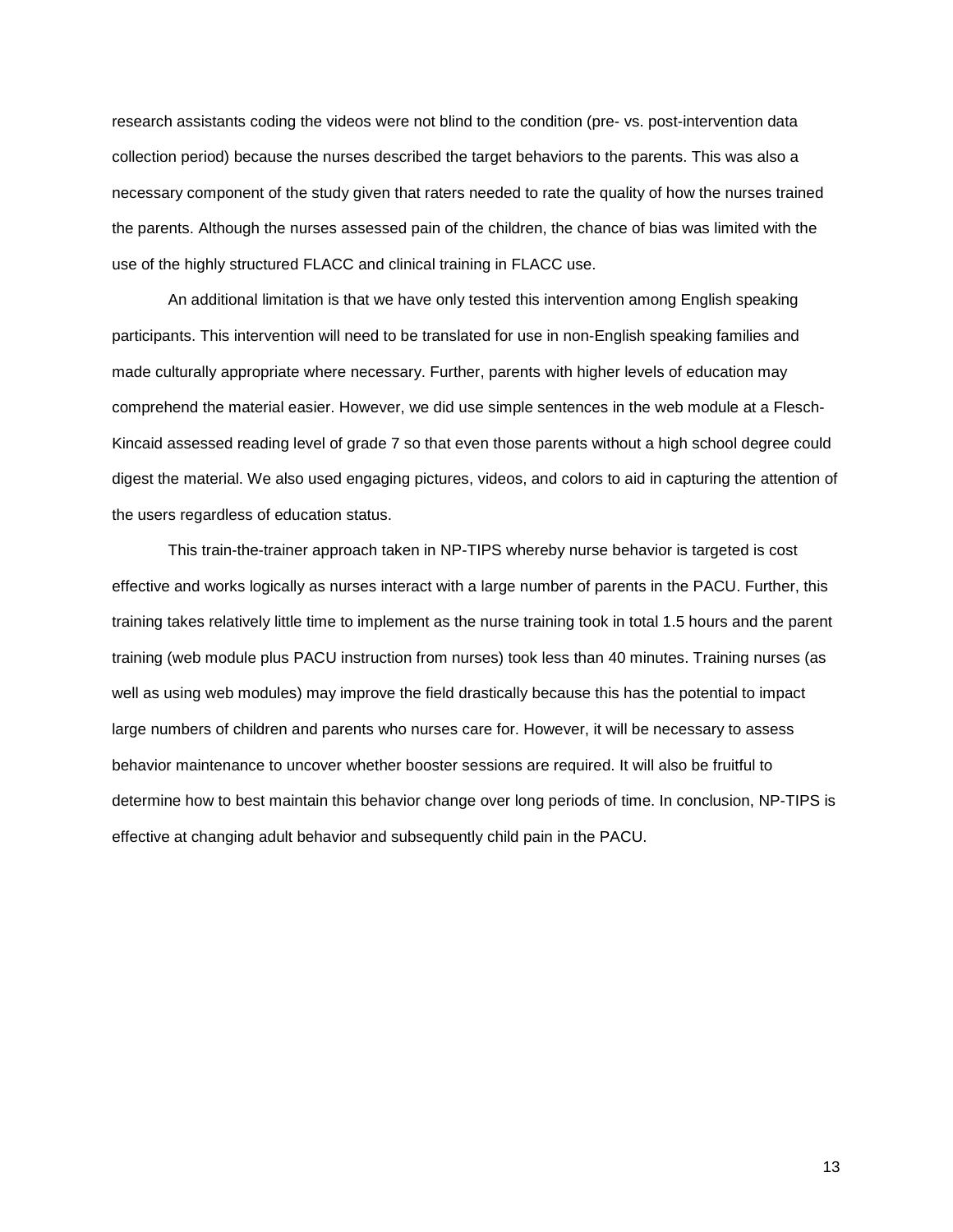### **Disclosures**

**Source of Funding:** We would like to thank the Eunice Kennedy Shriver National Institute of Child Health and Human Development (HD085712) and the University of California Irvine Newkirk Foundation for their generous support of this research

**Conflicts of Interest:** No conflicts of interest declared.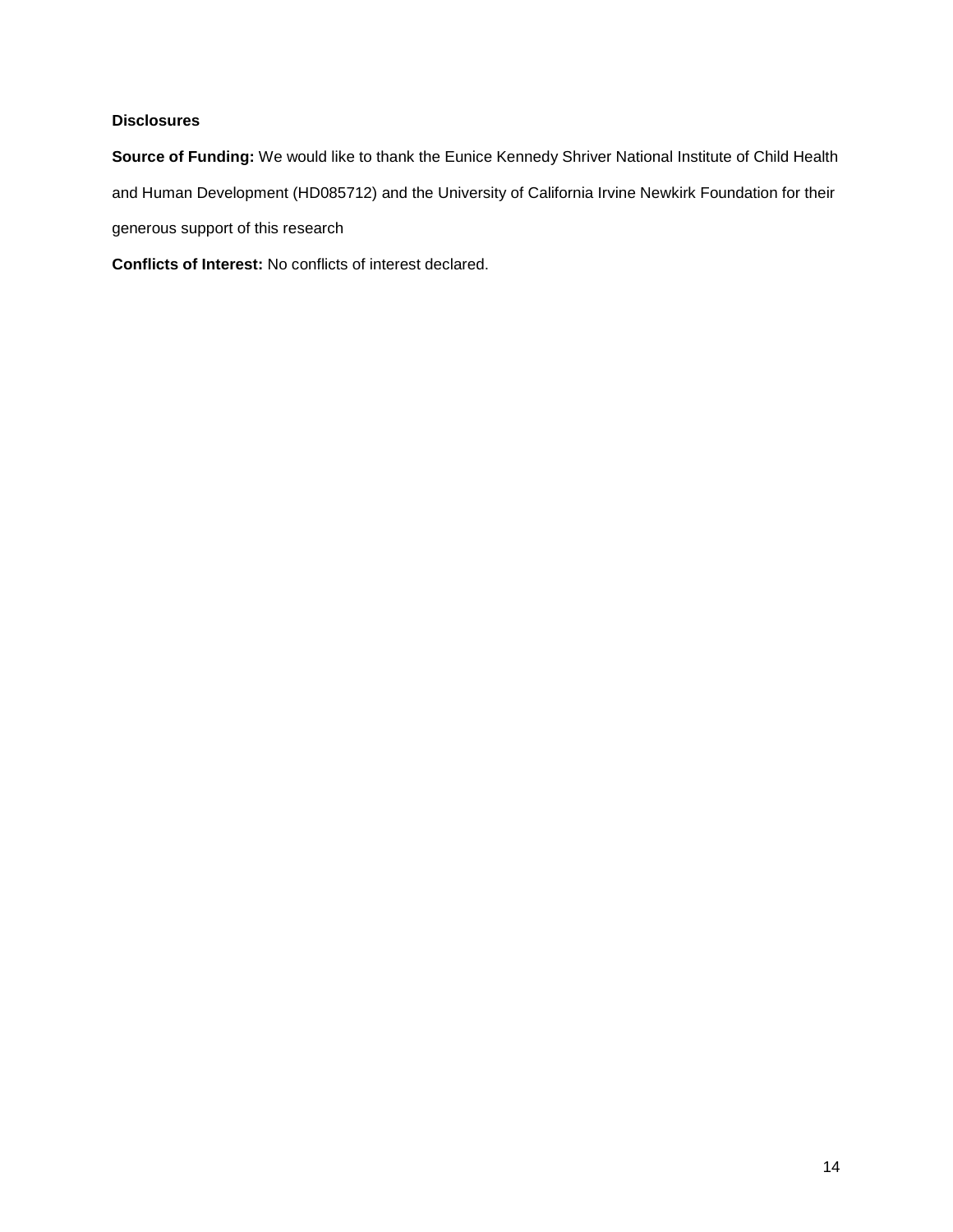#### **References**

- 1. Fortier MA, MacLaren JE, Martin SR, Perret-Karimi D, Kain ZN. Pediatric pain after ambulatory surgery: where's the medication? *Pediatrics*. 2009;124(4):e588-95. doi:10.1542/peds.2008-3529.
- 2. Fortier MA, Chou J, Maurer EL, Kain ZN. Acute to chronic postoperative pain in children: preliminary findings. *J Pediatr Surg*. 2011;46(9):1700-1705. doi:10.1016/j.jpedsurg.2011.03.074.
- 3. Kain ZN, Mayes LC, Caldwell-Andrews A a, Karas DE, McClain BC. Preoperative anxiety, postoperative pain, and behavioral recovery in young children undergoing surgery. *Pediatrics*. 2006;118(2):651-658. doi:10.1542/peds.2005-2920.
- 4. Brown R, Fortier MA, Zolghadr S, Gulur P, Jenkins BN, Kain ZN. Postoperative pain management in children of Hispanic origin: A descriptive cohort study. *Anesth Analg*. 2016;122(2). doi:10.1213/ANE.0000000000001042.
- 5. McMurtry CM, McGrath PJ, Chambers CT. Reassurance can hurt: Parental behavior and painful medical procedures. *J Pediatr*. 2006;148:560-561. doi:10.1016/j.jpeds.2005.10.040.
- 6. Chorney JML, Tan ET, Martin SR, Fortier MA, Kain ZN. Children's behavior in the postanesthesia care unit: The development of the child behavior coding system-PACU (CBCS-P). *J Pediatr Psychol*. 2012;37(3):338-347. doi:10.1093/jpepsy/jsr101.
- 7. Johnson MH. How does distraction work in the management of pain? *Curr Pain Headache Rep*. 2005;9:90-95. doi:10.1007/s11916-005-0044-1.
- 8. Chorney JM, Tan ET, Kain ZN. Adult-child interactions in the postanesthesia care unit: Behavior matters. *Anesthesiology*. 2013;118:834-841. doi:10.1097/ALN.0b013e31827e501b.
- 9. Martin SR, Chorney JM, Tan ET, et al. Changing healthcare providers' behavior during pediatric inductions with an empirically based intervention. *Anesthesiology*. 2011;115(1):18-27. doi:10.1097/ALN.0b013e3182207bf5.
- 10. Grol R, Grimshaw J. From best evidence to best practice: Effective implementation of change in patients' care. *Lancet*. 2003;362(9391):1225-1230. doi:10.1016/S0140-6736(03)14546-1.
- 11. Gershon J, Zimand E, Pickering M, Rothbaum BO, Hodges L. A pilot and feasibility study of virtual reality as a distraction for children with cancer. *J Am Acad Child Adolesc Psychiatry*. 2004;43:1243-1249. doi:10.1097/01.chi.0000135621.23145.05.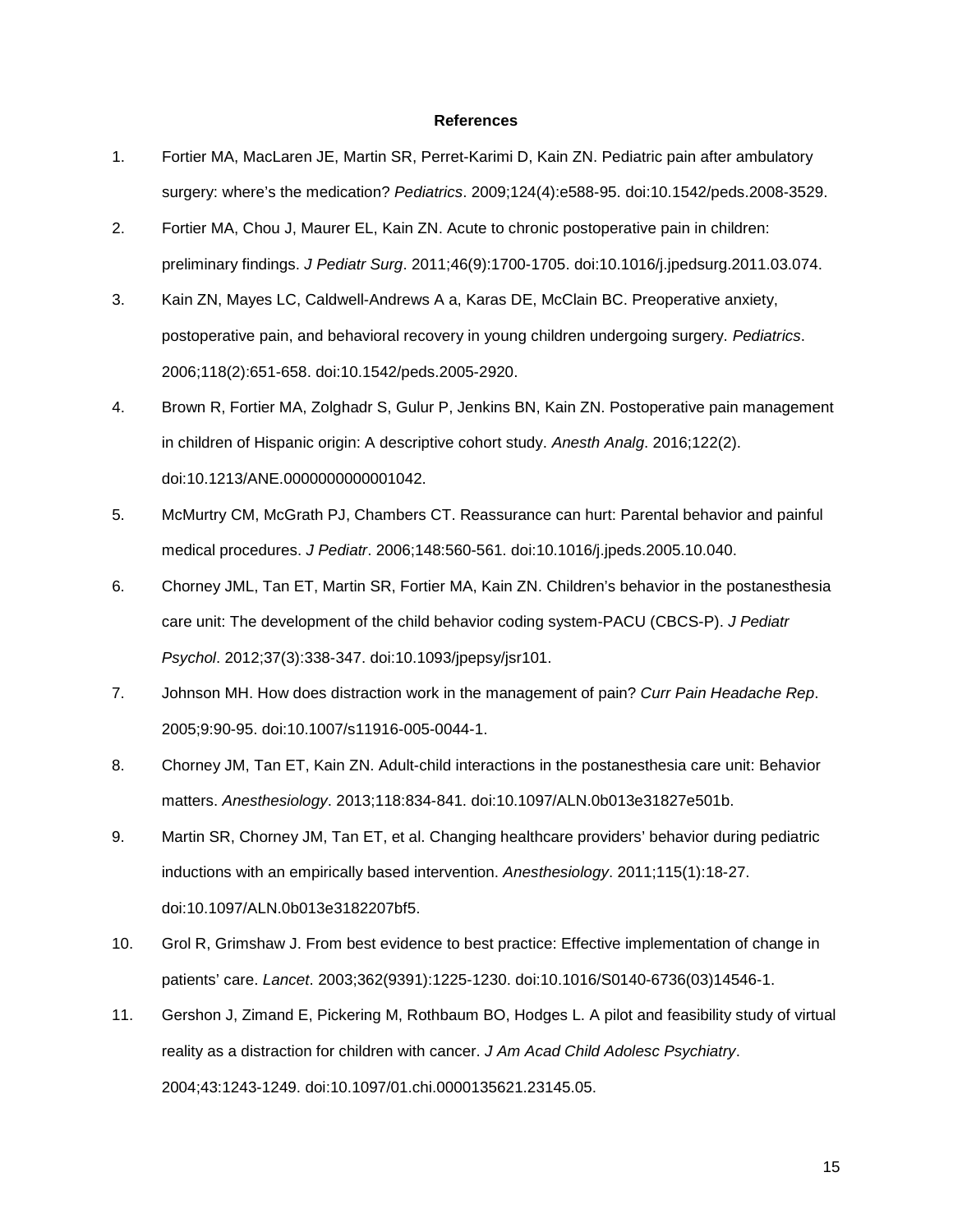- 12. Wolitzky K, Fivush R, Zimand E, Hodges L, Rothbaum BO. Effectiveness of virtual reality distraction during a painful medical procedure in pediatric oncology patients. *Psychol Health*. 2005;20:817-824. doi:10.1080/14768320500143339.
- 13. Uman LS, Birnie KA, Noel M, et al. Psychological interventions for needle-related procedural pain and distress in children and adolescents. *Cochrane database Syst Rev*. 2013;10(10). doi:10.1002/14651858.CD005179.pub3.www.cochranelibrary.com.
- 14. Uman LS, Chambers CT, McGrath PJ, Kisely S, Cochrane. Cochrane review: Psychological interventions for needle-related procedural pain and distress in children and adolescents. *Evidence-Based Child Heal A Cochrane Rev J*. 2008;3(2):323. doi:10.1002/ebch.239.
- 15. Sil S, Dahlquist LM, Thompson C, et al. The effects of coping style on virtual reality enhanced videogame distraction in children undergoing cold pressor pain. *J Behav Med*. 2014;37(1):156- 165. doi:10.1007/s10865-012-9479-0.
- 16. Jenkins BN, Fortier MA. Developmental and cultural perspectives on children ' s postoperative pain management at home. 2014;4:407-412.
- 17. Bisignano A, Bush JP. Children's health care innovations in pediatric health care technology: A multidisciplinary conceptual framework for using and evaluating information systems. *Child Heal Care*. 2006;35:61-74. doi:10.1207/s15326888chc3501.
- 18. Manimala MR, Blount RL, Cohen LL. The Effects of Parental Reassurance Versus Distraction on Child Distress and Coping during Immunizations. *Child Heal Care*. 2000;29:161-177. doi:10.1207/S15326888CHC2903.
- 19. Chambers CT. The impact of maternal behaviour on children's pain experiences: An experimental analysis. *Diss Abstr Int Sect B Sci Eng*. 2002;63(3):293-301. doi:10.1093/jpepsy/27.3.293.
- 20. Chorney JM, Kain ZN. Behavioral analysis of children's response to induction of anesthesia. *Anesth Analg*. 2009;109(5):1434-1440. doi:10.1213/ane.0b013e3181b412cf.
- 21. Blount RL, Cohen LL, Frank NC, et al. The child-adult medical procedure interaction scale-revised: An assessment of validity. *J Pediatr Psychol*. 1997;22(1):73-88. doi:10.1093/jpepsy/22.1.73.
- 22. Merkel S, Voepel-Lewis T, Malviya S. Pain assessment in infants and young children: The FLACC Scale. *Am J Nurs*. 2002;102(10):55-58. doi:10.1097/00000446-200208000-00041.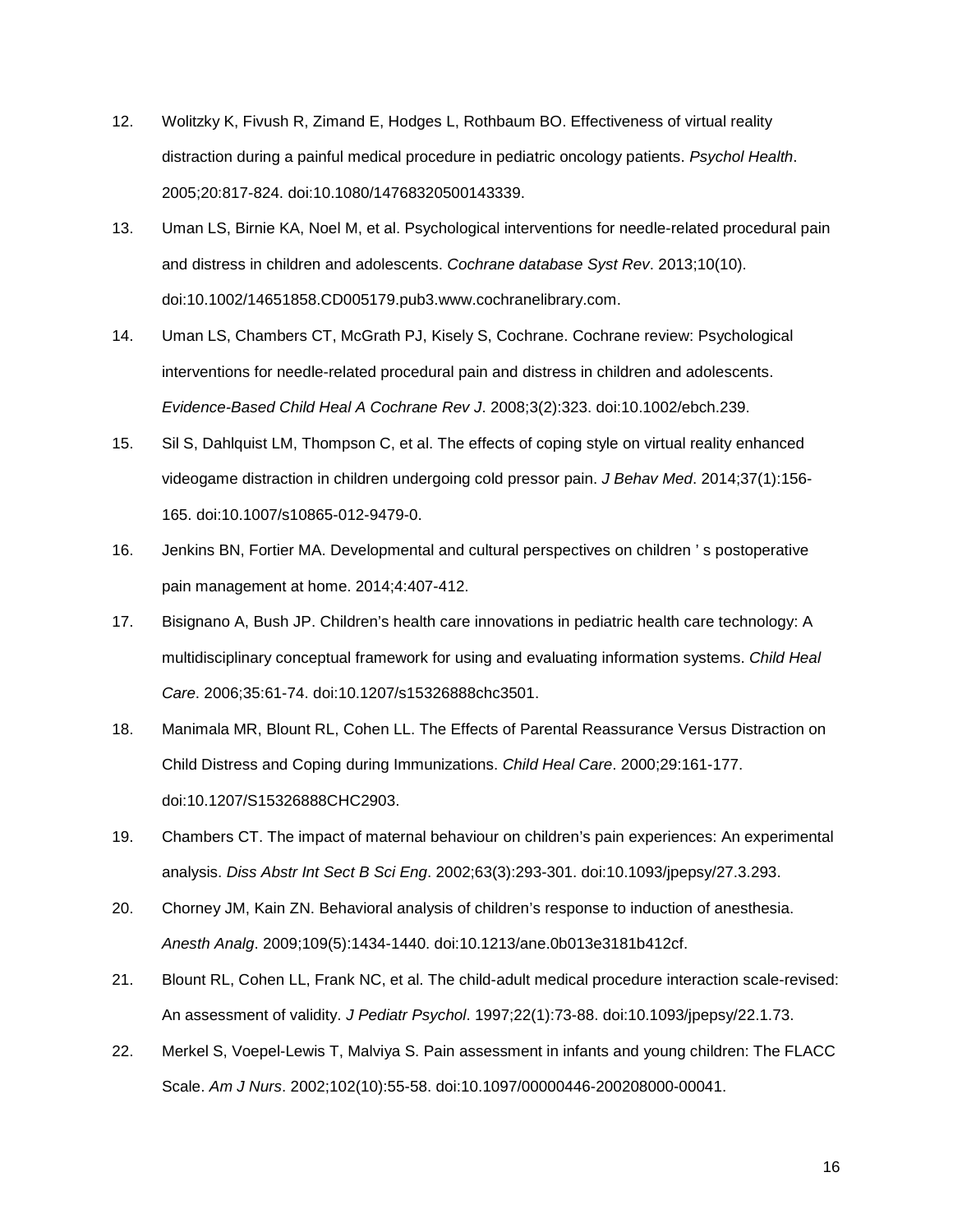23. Bringuier S, Picot MC, Dadure C, et al. A prospective comparison of post-surgical behavioral pain scales in preschoolers highlighting the risk of false evaluations. *Pain*. 2009;145(1-2):60-68. doi:10.1016/j.pain.2009.05.012.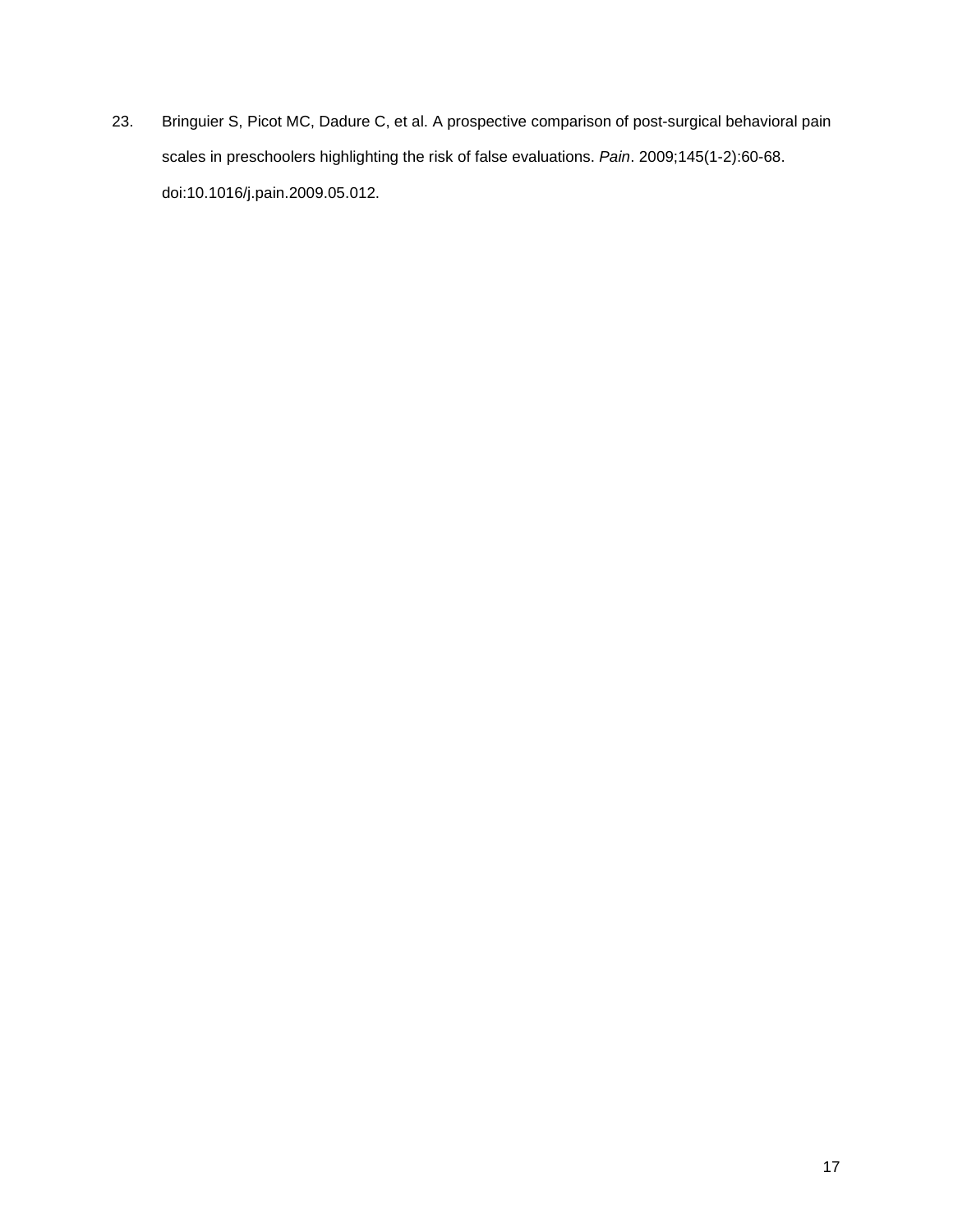*Figure 1*. NP-TIPS Pre- and Post-Intervention Data Collection and Intervention Implementation.

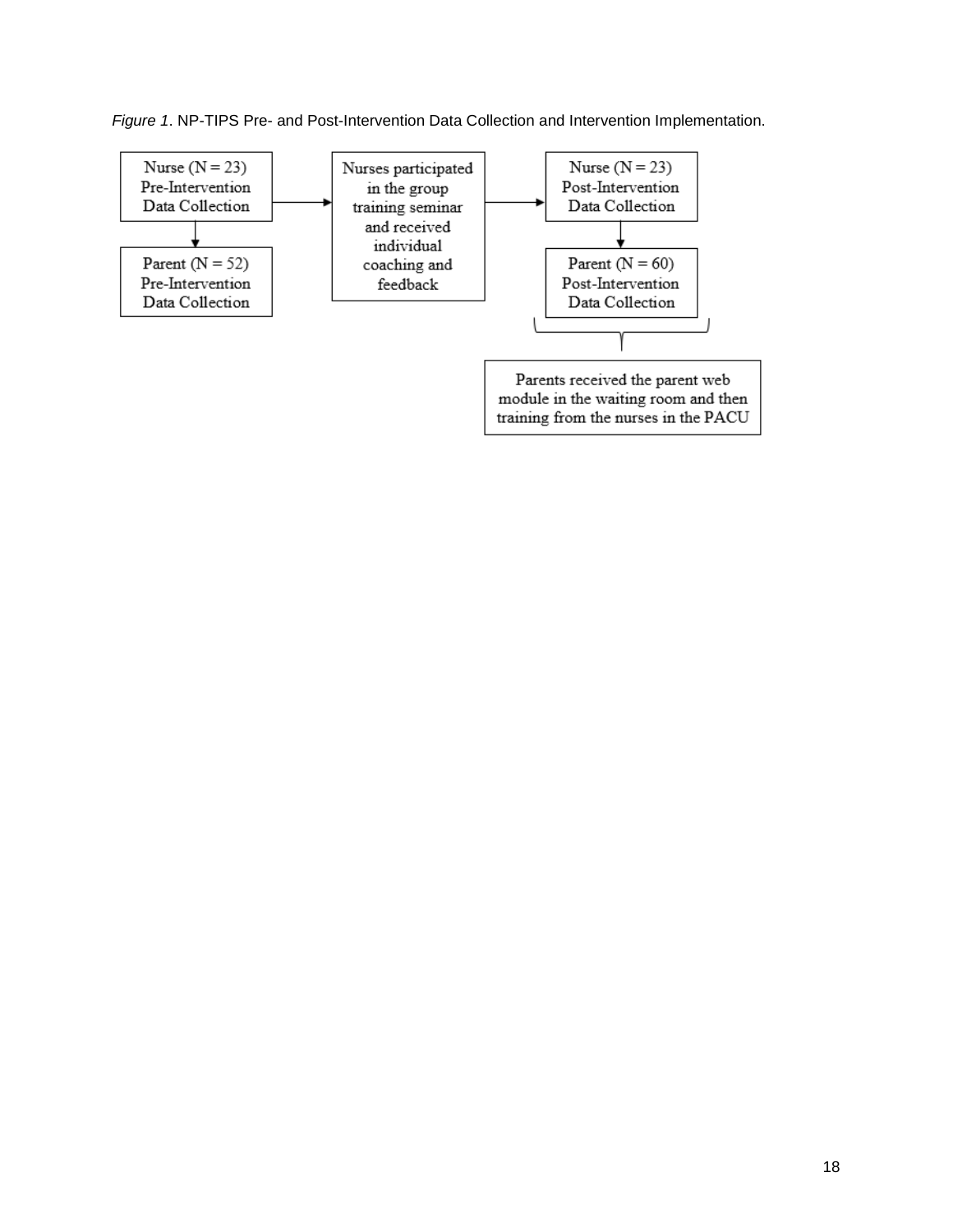

*Figure 2*. FLACC Scores over PACU Stay for Pre- and Post-Intervention Data Collection. Data points represent predicted values. Error bars are the 95% confidence intervals around the predictions.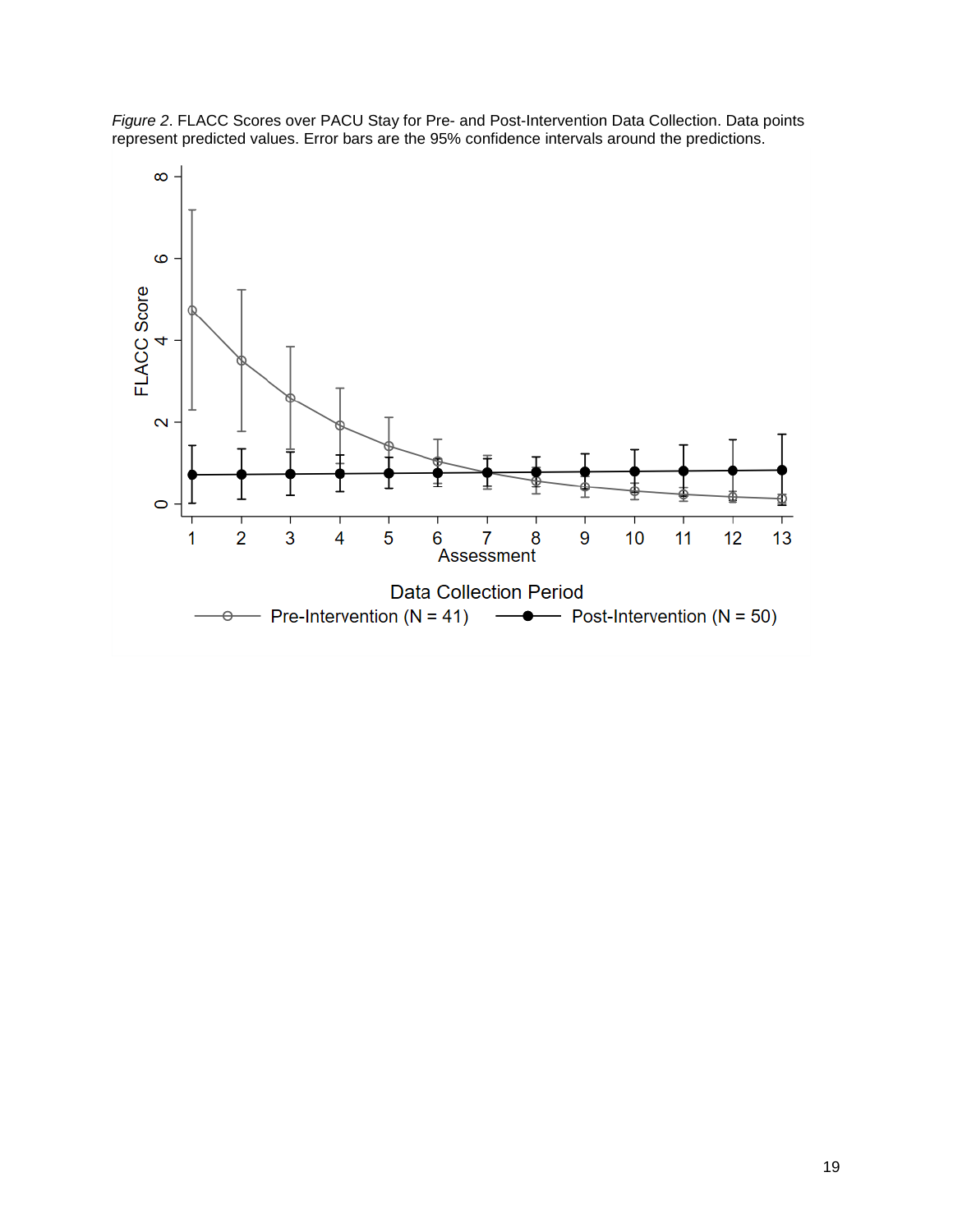|  |  | Table 1. Desired and Non-Desired Behaviors Definitions |  |  |
|--|--|--------------------------------------------------------|--|--|
|--|--|--------------------------------------------------------|--|--|

|             | Behavior           | <b>Definition</b>                                                                                                                                                                                                                                                                                                                                                                                                                                                                                                                                                                                                                                                                                                                                                                                                                                                                                                                                                                                                                                                              |
|-------------|--------------------|--------------------------------------------------------------------------------------------------------------------------------------------------------------------------------------------------------------------------------------------------------------------------------------------------------------------------------------------------------------------------------------------------------------------------------------------------------------------------------------------------------------------------------------------------------------------------------------------------------------------------------------------------------------------------------------------------------------------------------------------------------------------------------------------------------------------------------------------------------------------------------------------------------------------------------------------------------------------------------------------------------------------------------------------------------------------------------|
| Desired     | <b>Distraction</b> | Nonprocedural Talk: Distracting comments that steer children's<br>attention away from the medical environment. Any conversation or<br>statements pertaining to activities outside the surgery center (e.g.,<br>talk about friends, unobserved toys, favorite movies, favorite games,<br>their pets, school). Distracting with talk rather than directing attention<br>toward an object such as a toy.<br>Verbal engage in distraction: Comments that direct attention toward<br>or refer to objects of distraction (e.g., talking about the TV show,<br>books, or toys that are present).<br>Humor: Jokes that help to change the focus of the children's<br>attention away from the medical procedure. Jokes, laughing, or<br>tickling the child with the intention of improving the child's<br>mood. Facetious, exaggerated, or sarcastic comments (if not<br>accompanied by harsh voice).<br>Nonverbal Distraction: Adult is engaged with the child in activities<br>that can distract the child from their situation (e.g., watching TV,<br>reading books, playing games). |
|             | Coping<br>Advice   | Talk about or instructions given to engage the child in coping<br>behavior (other than distraction). This is instructions to do a behavior<br>that helps manage distress, discomfort, or pain. Also includes<br>assurance comments that make tangible suggestions that the child's<br>state will improve "if" they do a stated behavior.                                                                                                                                                                                                                                                                                                                                                                                                                                                                                                                                                                                                                                                                                                                                       |
| Non-desired | Apology            | Any statement to the child relating a sense of sorrow or a sense of<br>responsibility for the procedure.                                                                                                                                                                                                                                                                                                                                                                                                                                                                                                                                                                                                                                                                                                                                                                                                                                                                                                                                                                       |
|             | Empathy            | Statements that express understanding of or identification with their<br>feelings. Empathic statements such as "I know it's hard" serve to<br>focus the child on his or her feelings or distress.                                                                                                                                                                                                                                                                                                                                                                                                                                                                                                                                                                                                                                                                                                                                                                                                                                                                              |
|             | Reassurance        | Any statement that seeks to improve the child's emotional state. A<br>comment to the child with the intent of comforting the child about<br>his/her condition.                                                                                                                                                                                                                                                                                                                                                                                                                                                                                                                                                                                                                                                                                                                                                                                                                                                                                                                 |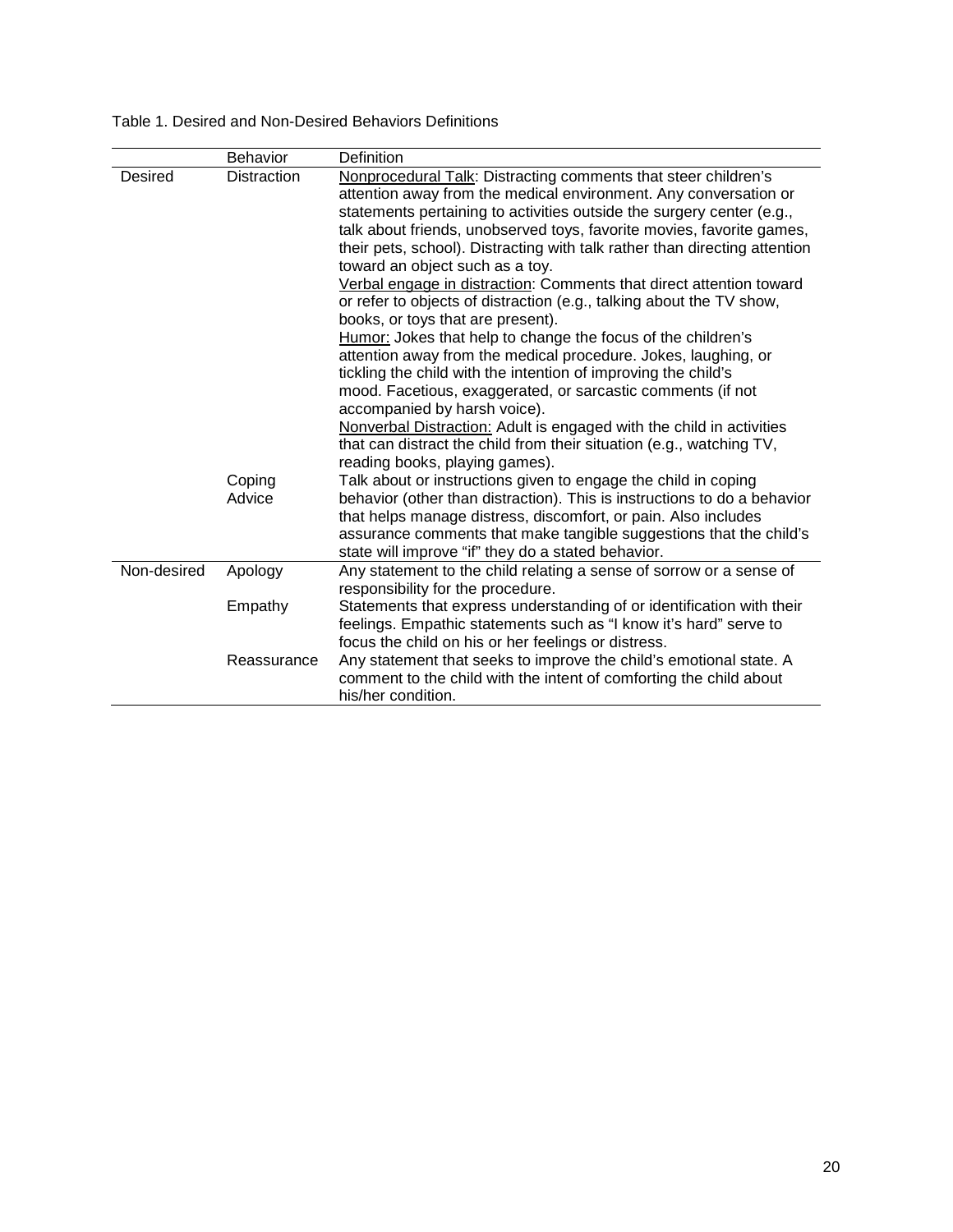| Nurse Data ( $N = 8$ )           |                            |
|----------------------------------|----------------------------|
| Years in Nursing, M (SD; range)  | 27 (10.80; 11-40 years)    |
| Years in the PACU, M (SD; range) | 17.86 (8.15; 7-30 years)   |
| Sex                              |                            |
| Female N (%)                     | 6(75%)                     |
| Male N $(%)$                     | 2(25%)                     |
| Education                        |                            |
| Bachelor of Science in Nursing   | 100%                       |
| Race/Ethnicity                   |                            |
| White                            | 29%                        |
| Asian                            | 71%                        |
| Parent Data $(N = 9)$            |                            |
| Age, M (SD; range)               | 39.89 (11.54; 29-60 years) |
| Education, M (SD; range)         | 15.11 (2.47; 12-20+ years) |
| Sex                              |                            |
|                                  |                            |
| Female N (%)                     | 7 (78%)                    |
| Male N $(%)$                     | 2(22%)                     |
| Race/Ethnicity                   |                            |
| Hispanic                         | 49%                        |
| White                            | 33%                        |
| Asian                            | 11%                        |
| Native Hawaiian/Pacific Islander | 11%                        |

Table 2. Focus Group Nurse and Parent Demographics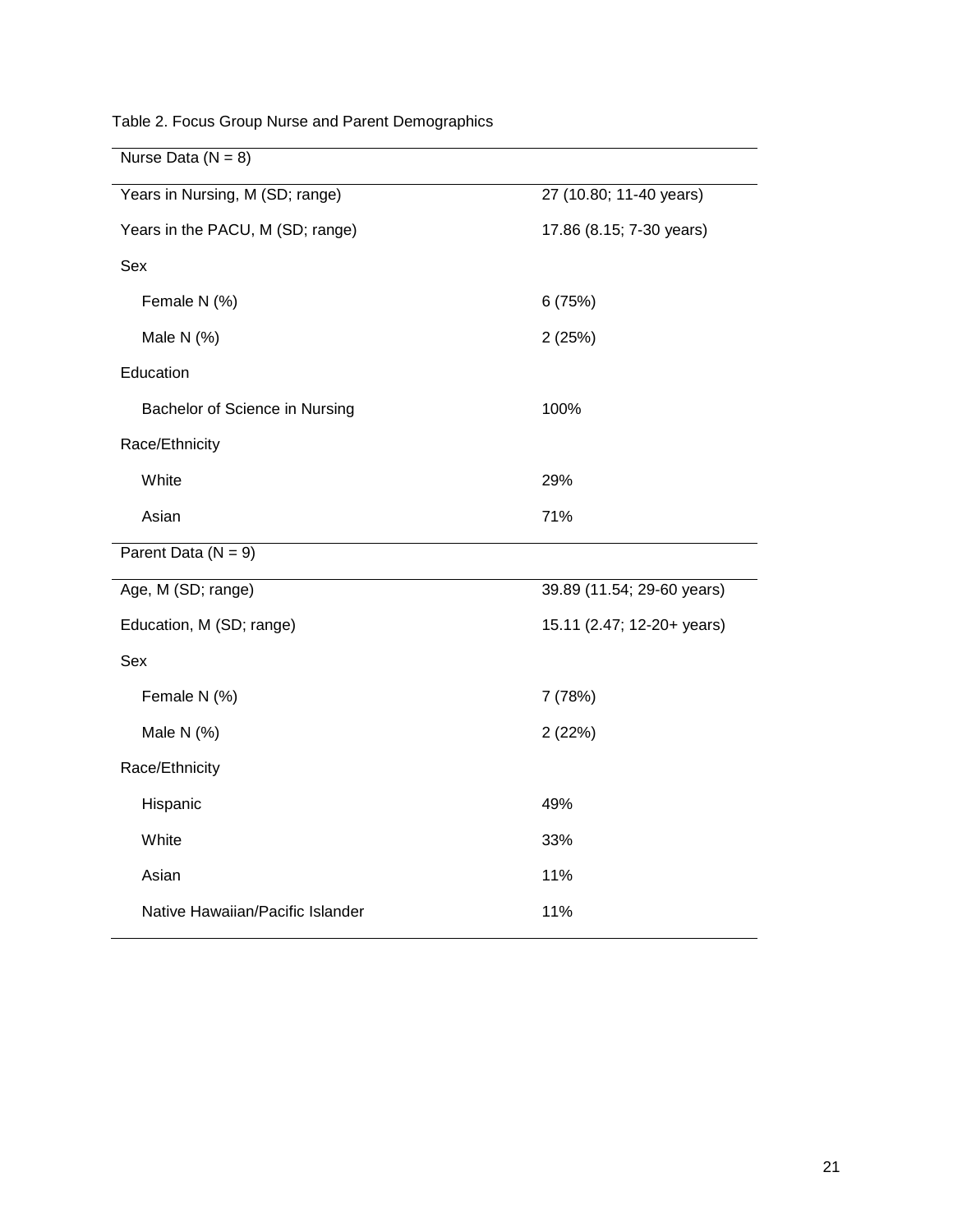| Nurse Data ( $N = 23$ )                |                               |                                |
|----------------------------------------|-------------------------------|--------------------------------|
| Years in Nursing, M (SD; range)        | 14.63 (9.55; 1.5-34           |                                |
|                                        | years)                        |                                |
| Years in the PACU, M (SD; range)       | 3.51 (1.56; 0.67-6.5          |                                |
|                                        | years)                        |                                |
| Sex                                    |                               |                                |
| Female                                 | 93%                           |                                |
| Male                                   | 7%                            |                                |
| Education                              |                               |                                |
| Bachelor of Science in Nursing         | 69%                           |                                |
| Associate Degree in Nursing/Science of | 31%                           |                                |
| Nursing                                |                               |                                |
| Race/Ethnicity                         |                               |                                |
| White                                  | 75%                           |                                |
| Hispanic                               | 18%                           |                                |
| Asian                                  | 7%                            |                                |
| How many children they see in the PACU |                               |                                |
| Eleven or more per week                | 81%                           |                                |
| Three to ten per week                  | 19%                           |                                |
| Child Data                             | Pre-Intervention ( $N = 52$ ) | Post-Intervention ( $N = 60$ ) |
| Age, M (SD; Range)                     | 5.62 (2.77; 2-13 years)       | 5.95 (2.72; 2-11 years)        |
| Sex                                    |                               |                                |
| Male                                   | 53%                           | 63%                            |
| Female                                 | 47%                           | 37%                            |
| Race/Ethnicity*                        |                               |                                |
| Hispanic                               | 47%                           | 46%                            |
| White                                  | 26%                           | 24%                            |

Table 3. NP-TIPS Efficacy Testing Nurse and Child Demographics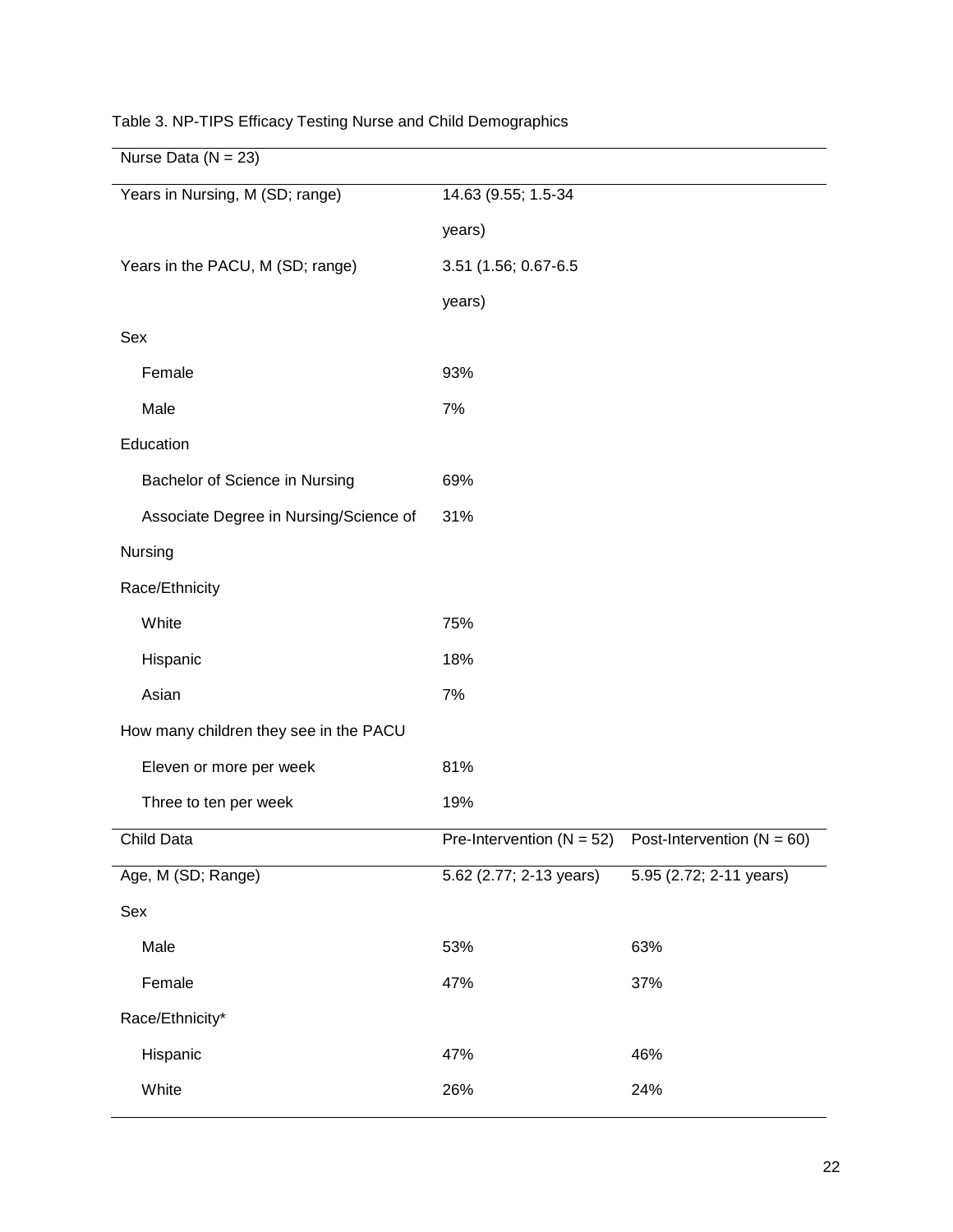| Other or mixed race/ethnicity          | 26% | 29%        |
|----------------------------------------|-----|------------|
| Induction Type                         |     |            |
| Mask                                   | 71% | 68%        |
| Intravenous                            | 29% | 32%        |
| <b>Received Sedative Premedication</b> | 94% | 90%        |
| Type of Surgery*                       |     |            |
| General                                | 23% | <b>20%</b> |
| Urology                                | 17% | 32%        |
| ENT (ear, nose, throat)                | 17% | 18%        |
| Other                                  | 42% | 30%        |
|                                        |     |            |

\*May not add to 100% due to rounding.